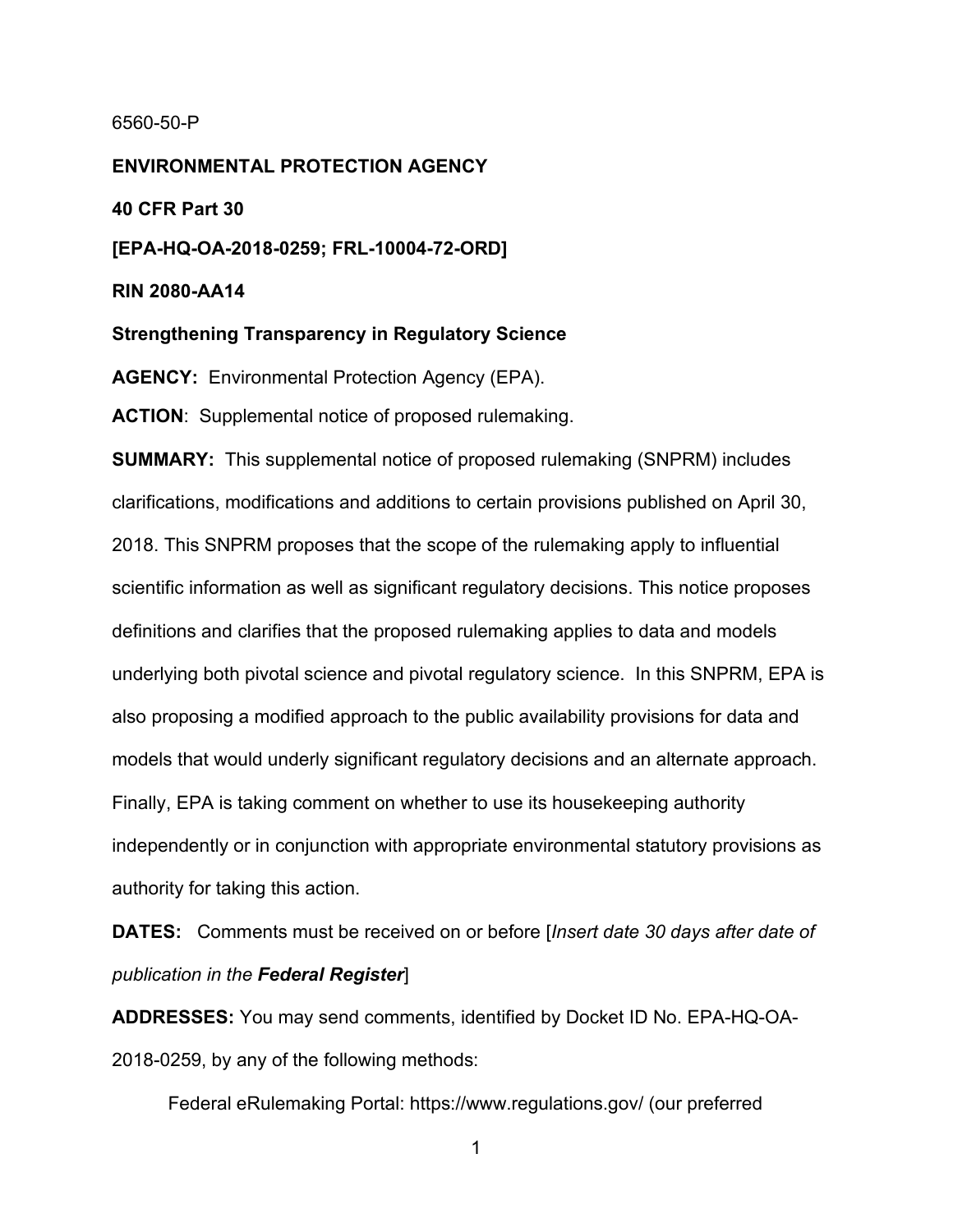method). Follow the online instructions for submitting comments.

Mail: U.S. Environmental Protection Agency, EPA Docket Center, Office of Research and Development Docket, Mail Code 28221T, 1200 Pennsylvania Avenue NW, Washington, DC 20460.

Hand Delivery / Courier: EPA Docket Center, WJC West Building, Room 3334,

1301 Constitution Avenue, NW, Washington, DC 20004. The Docket Center's hours of

operations are 8:30 a.m. – 4:30 p.m., Monday – Friday (except Federal Holidays).

*Instructions:* All submissions received must include the Docket ID No. for this rulemaking. Comments received may be posted without change to

[https://www.regulations.gov/,](https://www.regulations.gov/) including any personal information provided.

**FOR FURTHER INFORMATION CONTACT:** Cheryl A. Hawkins, Office of Science Advisor, Policy and Engagement (8104R), Environmental Protection Agency, 1200 Pennsylvania Ave NW, Washington, DC 20460; telephone number: (202) 564-7307; email address: osp\_staff@epa.gov*.* 

## **SUPPLEMENTARY INFORMATION:**

## **I**. **Executive Summary**

#### *A. Does this action apply to me?*

This SNPRM does not regulate any entity outside the Federal Government. Rather, the proposed requirements would modify the EPA's internal procedures regarding the transparency of science underlying regulatory decisions. However, the Agency recognizes that any entity interested in EPA's regulations may be interested in this proposal. For example, this proposal may be of particular interest to entities that conduct research or another scientific activity that is likely to be relevant to EPA's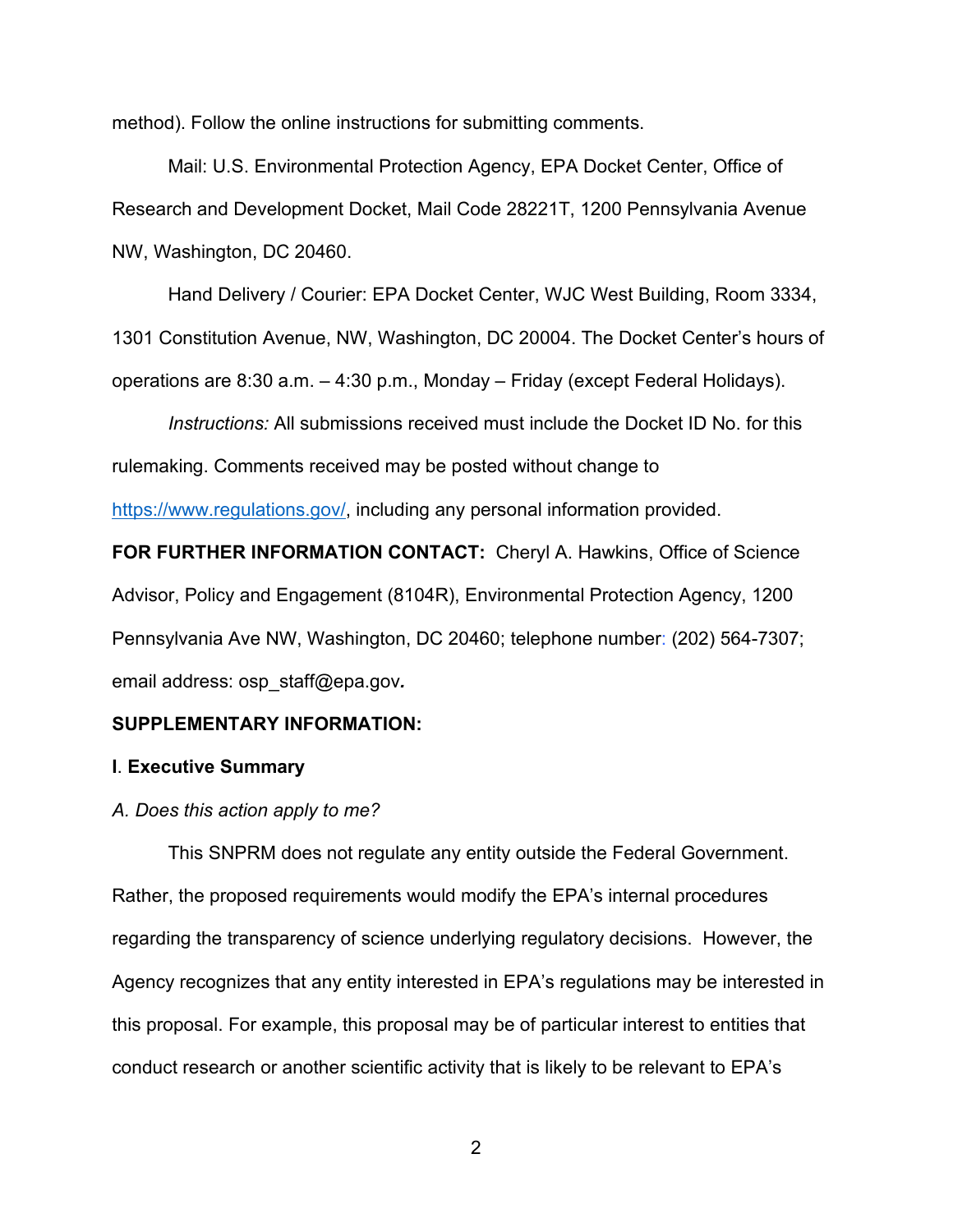regulatory activity.

*B. What is the Agency's authority for taking this action?*

On April 30, 2018, EPA published the Strengthening Transparency in Regulatory Science Proposed Rulemaking ("2018 proposed rulemaking," Ref. 1). The 2018 proposed rulemaking cites as authority several environmental statutes that EPA administers: the Clean Air Act; the Clean Water Act; the Safe Drinking Water Act; the Resource Conservation and Recovery Act; the Comprehensive Environmental Response, Compensation, and Liability Act; the Federal Insecticide, Fungicide, and Rodenticide Act; the Emergency Planning and Community Right-To-Know Act and the Toxic Substances Control Act. Subsequently, in the Federal Register at 83 FR 24255, May 25, 2018, EPA published a document extending the comment period and announcing a public hearing on the 2018 proposed rulemaking to be held on July 18, 2018 (Ref. 2). That document identified 5 U.S.C. 301 as a source of authority in addition to those statutes cited in the 2018 proposed rulemaking. With respect to the authorities cited in the 2018 proposal, EPA is clarifying that the citation to the Resource Conservation and Recovery Act ("RCRA") section 7009, 42 U.S.C. 6979, should be to RCRA section 8001, 42 U.S.C. 6981; the citation to the Comprehensive Environmental Response, Compensation, and Liability Act ("CERCLA") section 116, 42 U.S.C. 9616, should be to CERCLA section 115, 42 U.S.C. 9615; and including the Clean Water Act section 501, 33 U.S.C. 1361.

EPA is authorized to promulgate this regulation under its housekeeping authority. The Federal Housekeeping Statute provides that "[t]he head of an Executive department or military department may prescribe regulations for the government of his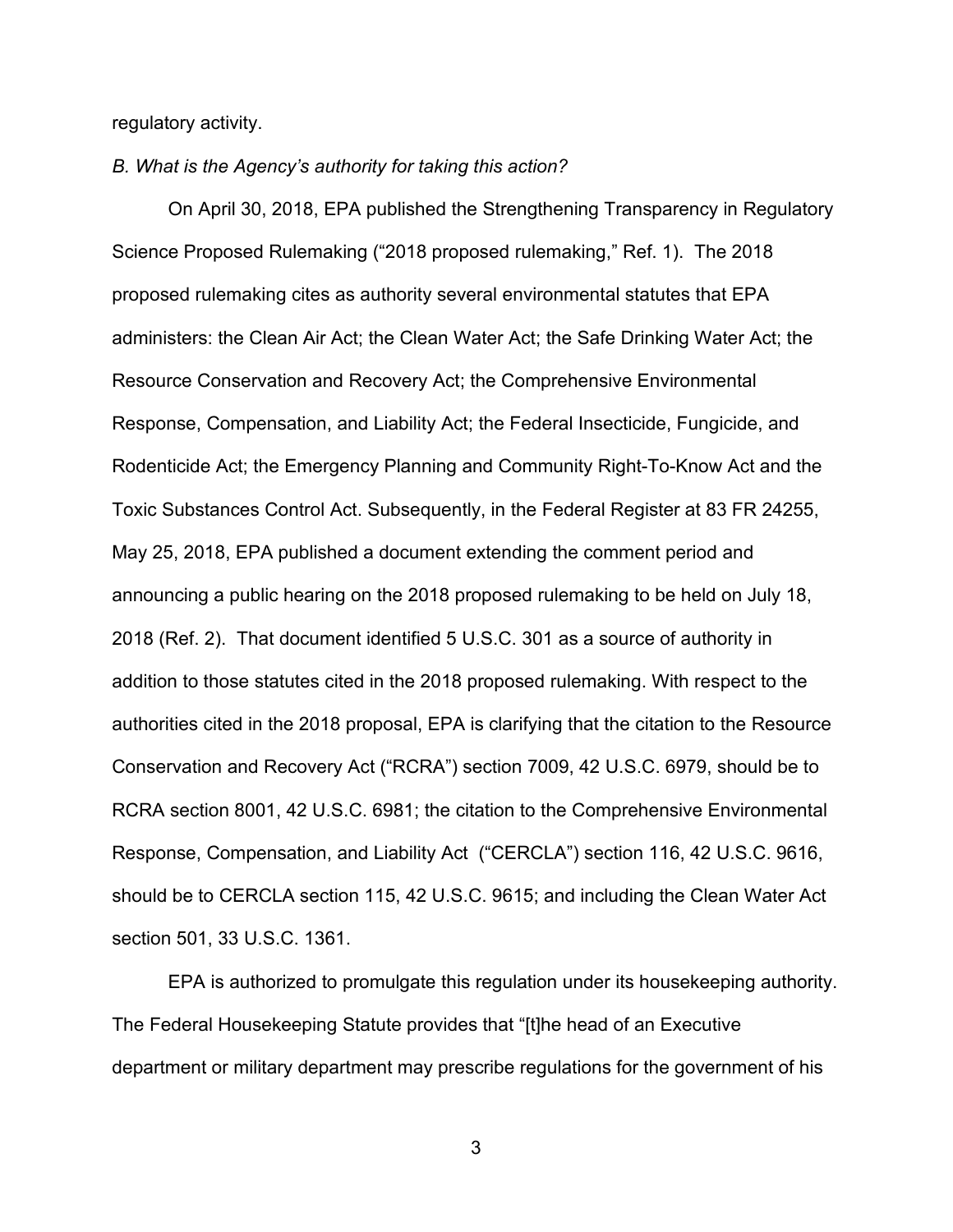department, the conduct of its employees, the distribution and performance of its business, and the custody, use, and preservation of its records, papers, and property." 5 U.S.C. 301. As the Supreme Court discussed in *Chrysler Corp v. Brown*, the intended purpose of section 301 was to grant early Executive departments the authority "to govern internal departmental affairs."[1](#page-3-0) As the Supreme Court further notes, section 301 authorizes "what the [Administrative Procedure Act] terms 'rules of agency organization, procedure or practice' as opposed to substantive rules."[2](#page-3-1)

EPA is not one of the 15 "Executive Departments" listed at 5 U.S.C. 101. However, EPA gained housekeeping authority through the Reorganization Plan No. 3 of 1970, 84 Stat. 2086 (July 9, 1970). The Reorganization Plan created EPA, established the Administrator as "head of the agency" and transferred functions and authorities of various agencies and Executive departments to EPA.

Section 2(a)(1)-(8) of the Reorganization Plan transferred to EPA functions previously vested in several agencies and executive departments including the Departments of Interior and Agriculture. Section 2(a)(9) also transferred so much of the functions of the transferor officers and agencies "as is incidental to or necessary for the performance by or under the Administrator of the functions transferred."

The Office of Legal Counsel has opined that the Reorganization Plan "convey[s] to the [EPA] Administrator all of the housekeeping authority available to other department heads under section 301" and demonstrates that "Congress has vested the Administrator with the authority to run EPA, to exercise its functions, and to issue

<span id="page-3-0"></span><sup>1</sup> *Chrysler Corp. v. Brown*, 441 U.S. 281, 309 (1979).

<span id="page-3-1"></span><sup>2</sup> *Id.* at 310.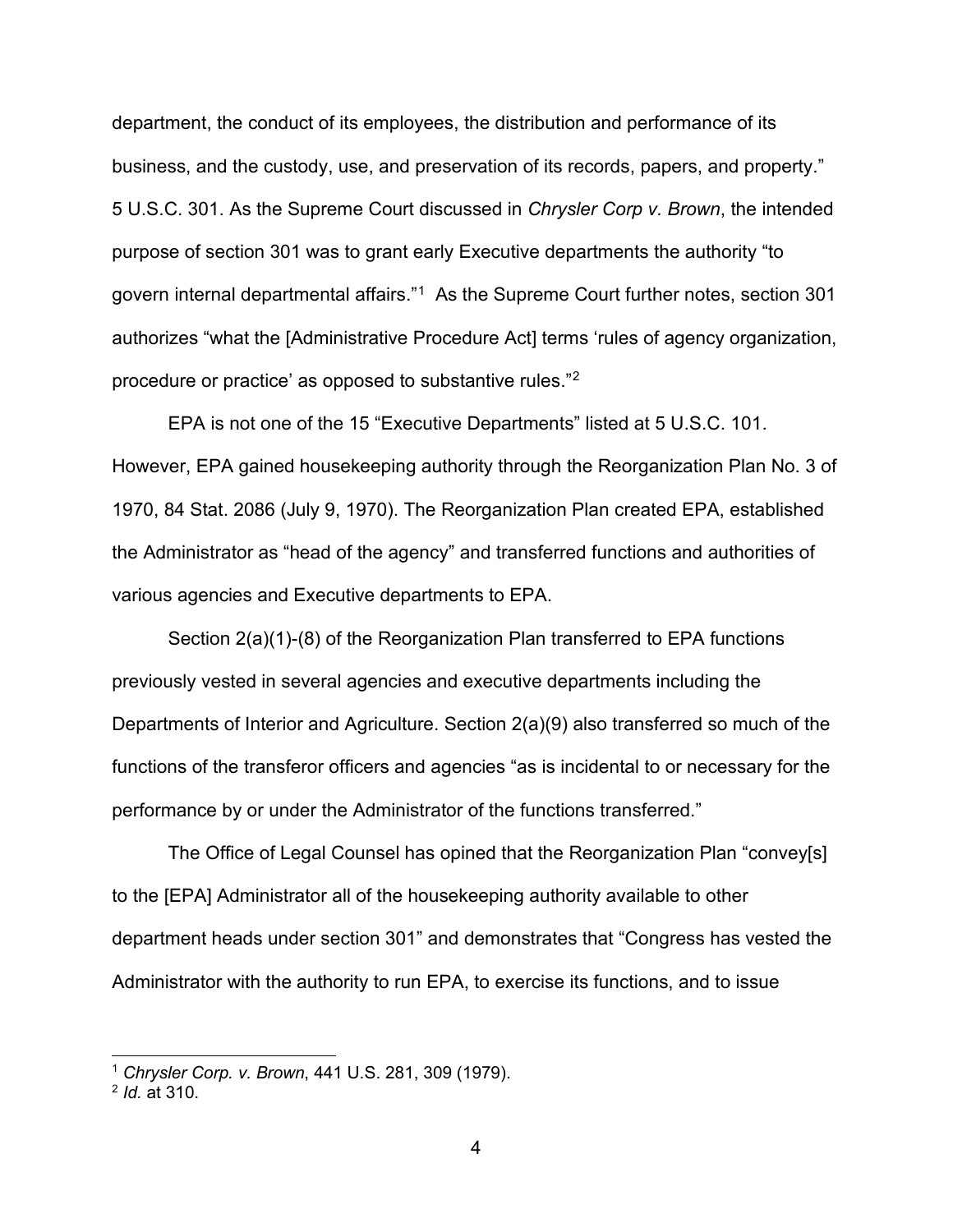regulations incidental to the performance of those functions."[3](#page-4-0)

Courts have considered EPA to be an agency with section 301 housekeeping authority. The U.S. Court of Appeals for the Second Circuit, in *EPA v. General Elec. Co.*, 197 F.3d 592, 595 (2d Cir. 1999), found that "the Federal Housekeeping Statute, 5 U.S.C. 301, authorizes government agencies such as the EPA to adopt regulations regarding 'the custody, use, and preservation of [agency] records, papers, and property.'" The Fourth Circuit Court of Appeals, in *Boron Oil Co. v. Downie*, 873 F.2d 67, 69 (4th Cir. 1989), held that the district court exceeded its jurisdiction where it compelled testimony contrary to duly promulgated EPA regulations which EPA argued were authorized by section 301.

EPA's housekeeping authority was established by the Reorganization Plan. As indicated by the case law and the OLC Opinion, it has long been recognized that EPA has been granted full section 301 or equivalent authority. Therefore, EPA has ample authority to promulgate regulations that govern internal agency procedures.

The 2018 proposed rulemaking, as supplemented by this SNPRM and this accompanying preamble, describes how EPA will handle studies when data and models underlying science that is pivotal to EPA's significant regulatory decisions or influential scientific information are or are not publicly available in a manner sufficient for independent validation and analysis. The rule would not regulate the conduct or determine the rights of any entity outside the federal government.<sup>[4](#page-4-1)</sup> Rather, it exclusively

<span id="page-4-0"></span><sup>&</sup>lt;sup>3</sup> Authority of EPA to Hold Employees Liable for Negligent Loss, Damage, or Destruction of Government Personal Property, 32 O.L.C. 79, 2008 WL 4422366 at \*4 (May 28, 2008) ("OLC Opinion")

<span id="page-4-1"></span><sup>4</sup> *See also United States v. Manafort*, 312 F. Supp. 3d 60, 75 (D.D.C. 2018) (explaining that the Department of Justice "was not at all ambiguous about what it was doing when it promulgated the Special Counsel Regulations [under the authority of 5 U.S.C. 301], and it emphasized that it was not creating a substantive rule.").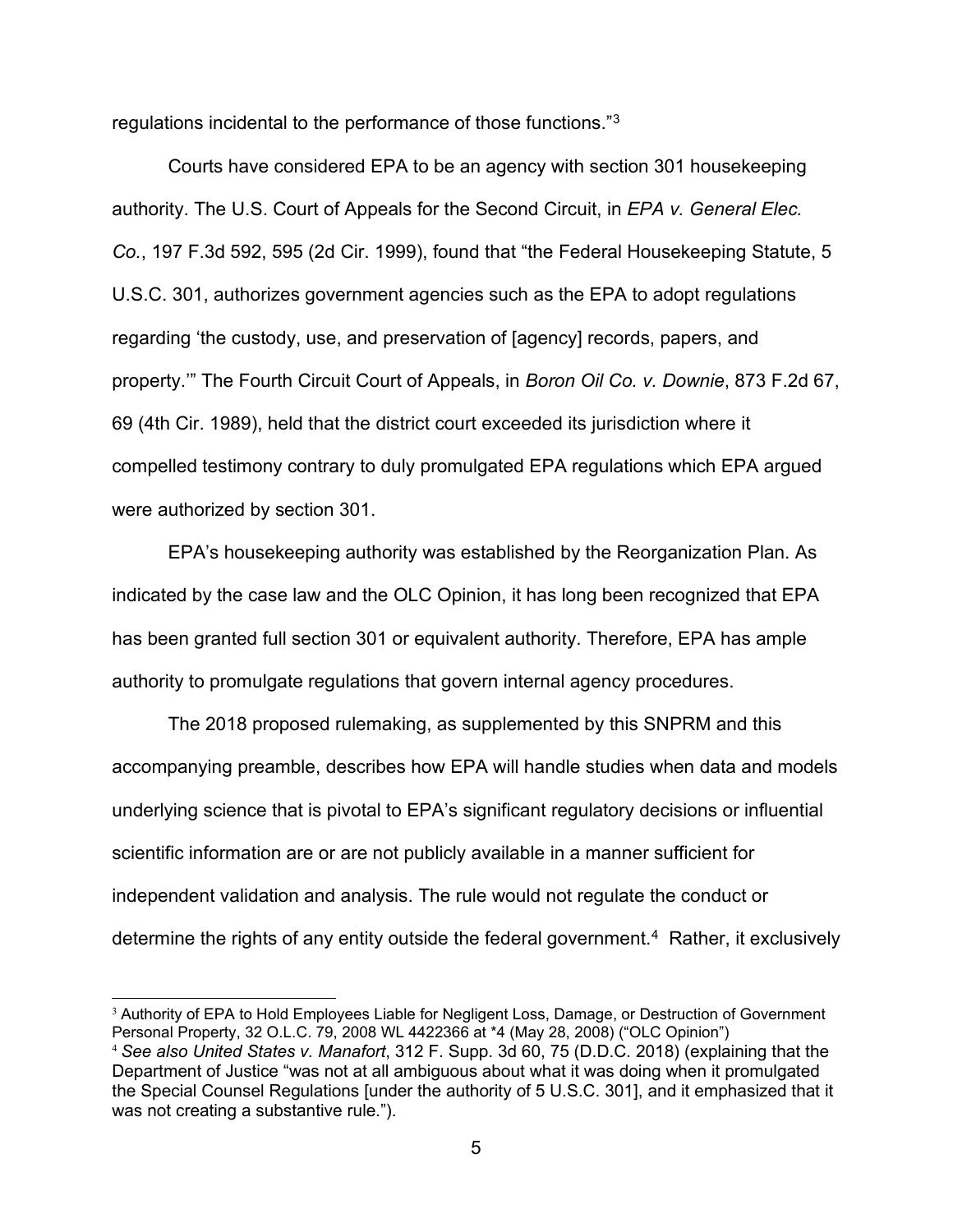pertains to the internal practices of the EPA.

Finally, EPA in the 2018 proposed rulemaking, as supplemented by this SNPRM and this accompanying preamble, does not propose to interpret provisions of a particular statute or statutes that it administers. Instead, in this action, EPA proposes a rule of agency procedure to establish an agency wide approach to handling studies when the data and models underlying EPA's significant regulatory decisions and influential scientific information are publicly available and when those data and models are not publicly available. Therefore, this is a proposed internal rule of agency procedure.

This internal agency procedure is intended to be consistent with the statutes that EPA administers and EPA plans to implement this procedural rulemaking in accordance with all applicable statutory and regulatory requirements. Indeed, as discussed in this SNPRM, EPA is also proposing options that would allow EPA to consider studies even if the underlying data and models are not publicly available. [See Section IV.] The Agency seeks comment on whether this approach may improve consistency between this proposed rulemaking and certain provisions of those statutes that refer to standards for data availability. Nonetheless, in the event the procedures outlined in the proposed rulemaking conflict with the statutes that EPA administers, or their implementing regulations, the statutes and regulations will control. Moreover, EPA is considering how to proceed, apart from this supplemental proposal, to establish regulations interpreting provisions of, and/or exercising substantive rulemaking authority delegated to it by programmatic statutes, to include one or more of those statutes cited as authority in the 2018 proposed rulemaking as clarified in this SNPRM.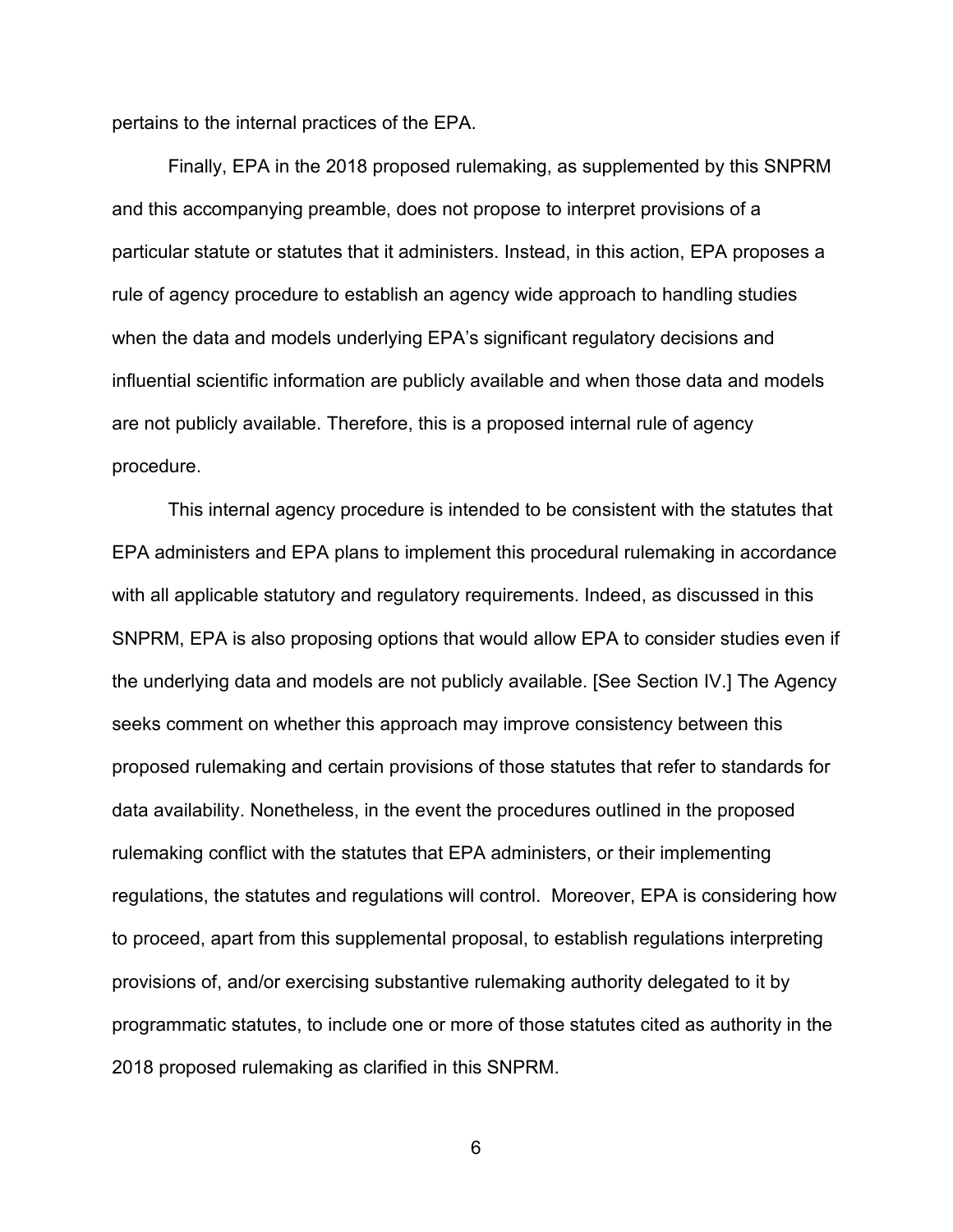Although this is a rule of internal agency procedure and EPA does not propose to interpret provisions of a particular statute or statutes that it administers, EPA is taking comment on whether to use its housekeeping authority independently as authority or in conjunction with the environmental statutory provisions cited as authority in the 2018 proposed rulemaking (as clarified in this SNPRM). The Agency continues to consider whether it is appropriate to rely on its authority in the above-reference environmental statutory provisions (potentially in conjunction with its housekeeping authority). The Agency will consider comments on this issue submitted in response to the 2018 proposal and in response to this SNPRM.

## *C. What action is the Agency taking?*

EPA is issuing this SNPRM to clarify, modify and supplement certain provisions included in the 2018 proposed rulemaking in response to some of the public comments received on the 2018 proposed rulemaking (83 FR 18768), as well as to ensure consistency with the April 2019 release of the White House's Office of Management and Budget (OMB) Memorandum to the Heads of Executive Departments and Agencies entitled Implementation of the Information Quality Act (OMB M-19-15, Ref. 3). This memorandum is directly relevant to several of the provisions of the 2018 proposed rulemaking because it updates implementation of OMB's 2002 Guidelines for Ensuring and Maximizing the Quality, Objectivity, Utility, and Integrity of Information Disseminated by Federal Agencies to, among other things, reflect recent innovations and policies surrounding information access.

First, EPA is modifying the regulatory text initially proposed in the 2018 proposed rulemaking at 40 CFR 30.3, 30.5, 30.6 and 30.9 so that these provisions would apply to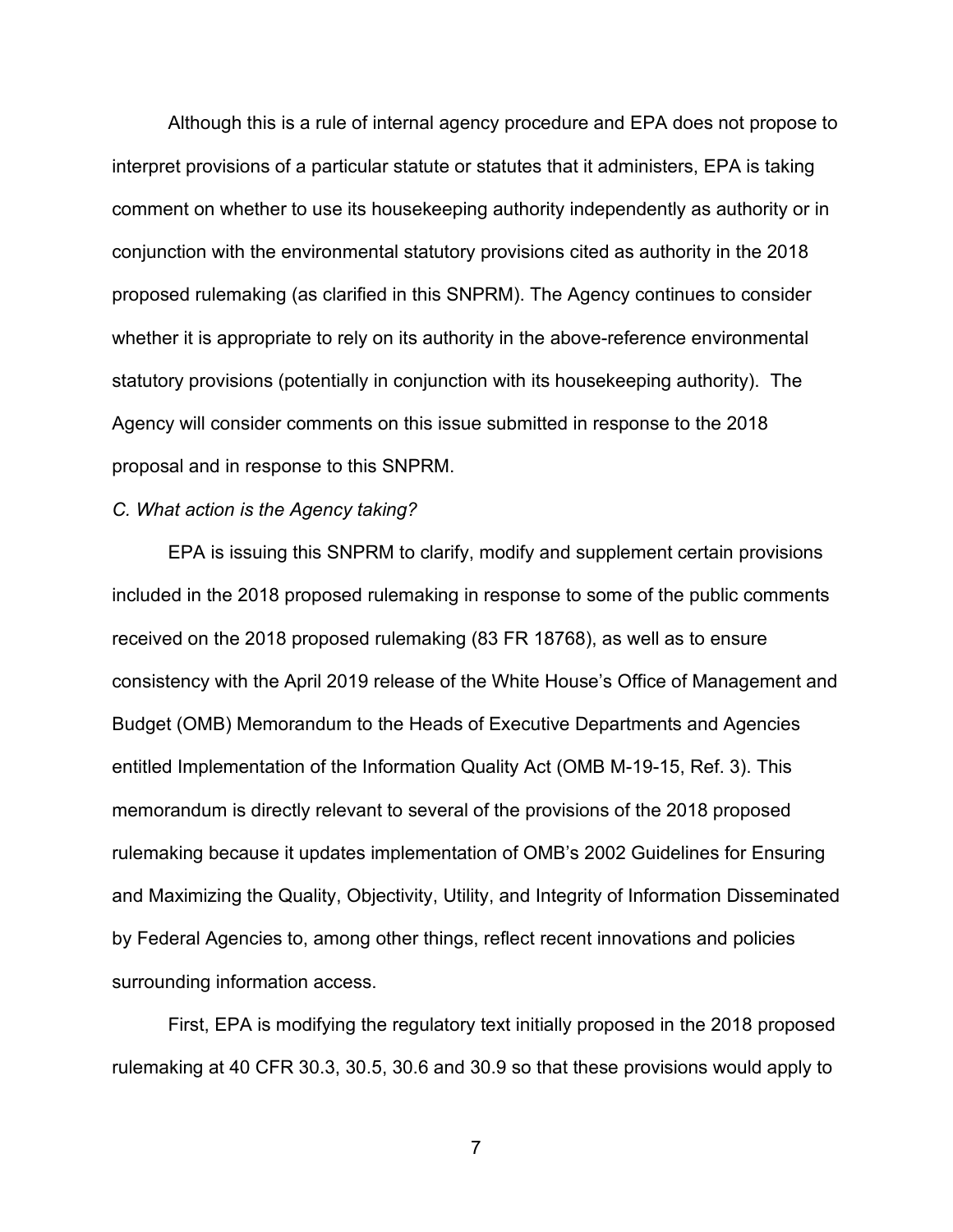data and models, not only dose-response data and dose-response models. In addition, EPA is clarifying that the use of the terms "model assumptions" and "models" in the proposed regulatory text at 40 CFR 30.6 apply to the assumptions that drive the model's analytic results. EPA has modified the regulatory text at 40 CFR 30.6 to reflect this clarification. This approach is consistent with OMB M-19-15 (Ref. 3), which highlights the need to characterize the sensitivity of an agency's conclusions to analytic assumptions.

Second, EPA is proposing to expand the scope of this rulemaking to apply to influential scientific information<sup>[5,](#page-7-0)[6](#page-7-1)</sup> as well as significant regulatory actions. EPA is proposing to add definitions for "influential scientific information" and "pivotal science" at 40 CFR 30.2 that will pertain to the science underlying influential scientific information, which are not regulatory, and is making conforming changes to proposed 40 CFR 30.3, 30.5, 30.6 and 30.7. EPA is retaining the definition of "pivotal regulatory science" from the 2018 proposed rulemaking regulatory text.

Third, EPA is modifying, deleting and proposing new regulatory text in addition to proposing definitions for "influential scientific information" and "pivotal science" at proposed 40 CFR 30.2. EPA is deleting the first paragraph of the 2018 proposed rulemaking regulatory text at 40 CFR 30.2. EPA is deleting the definition of "research data" at 40 CFR 30.2. EPA is proposing definitions for the terms "capable of being

<span id="page-7-0"></span><sup>&</sup>lt;sup>5</sup> The term "influential scientific information" means scientific information the agency reasonably can determine will have or does have a clear and substantial impact on important public policies or private sector decisions (OMB M-05-03). A "highly influential scientific assessment" is a subset of influential scientific information and refers to "an evaluation of a body of scientific or technical knowledge that typically synthesizes multiple factual inputs, data, models, assumptions, and/or applies best professional judgment to bridge uncertainties in the available information" and that the dissemination of such assessment could have "a potential impact of more than \$500 million in any one year on either the public or private sector or that the dissemination is novel, controversial, or precedent-setting, or has significant interagency interest" (OMB M-05-03).

<span id="page-7-1"></span><sup>&</sup>lt;sup>6</sup> See EPA's Peer Review Agenda at https://cfpub.epa.gov/si/si\_public\_pr\_agenda.cfm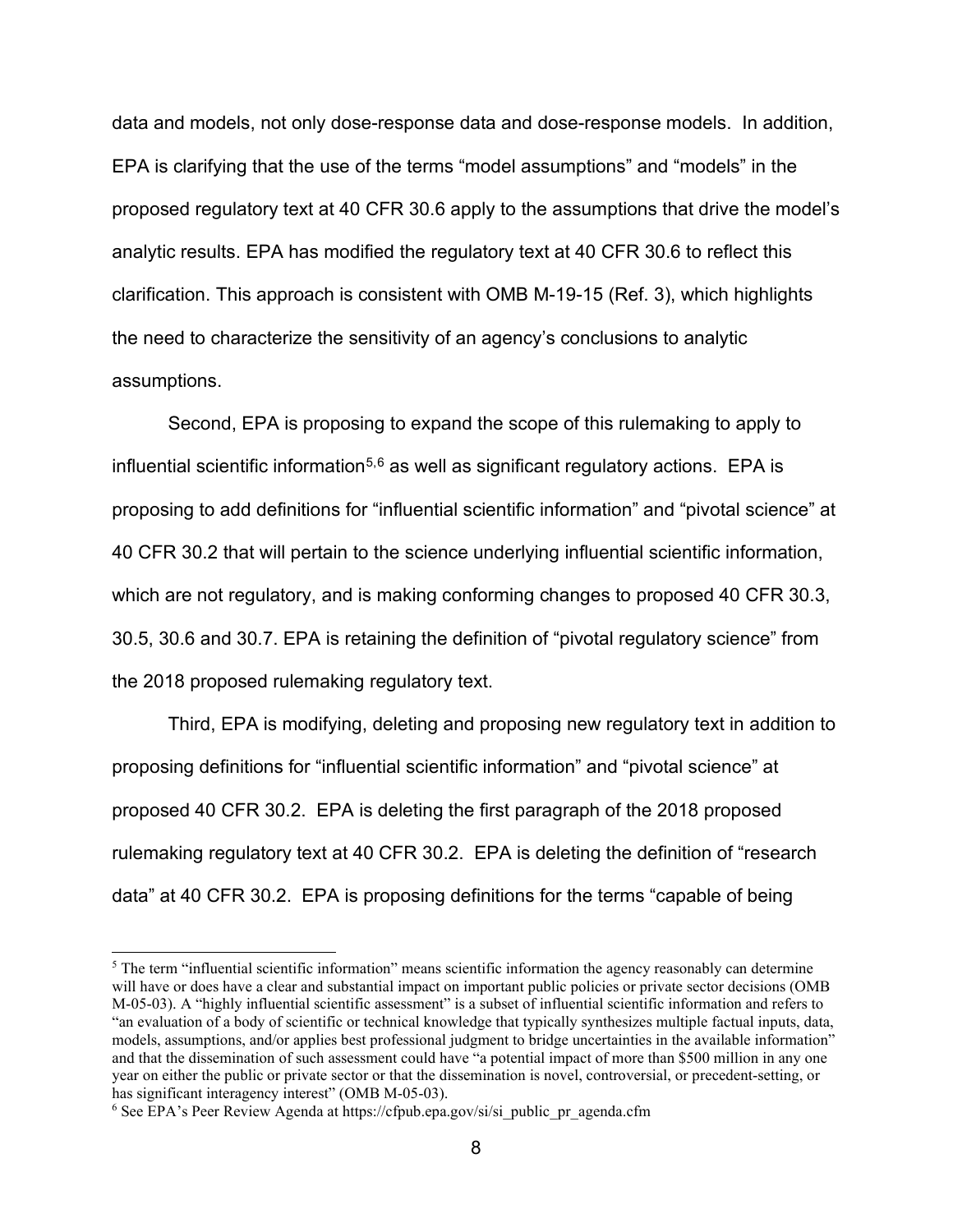substantially reproduced," "data," "independent validation," "model," "publicly available," and "reanalyze." These revisions are intended to provide clarity on key terminology used in the regulatory text in the 2018 proposed rulemaking as well as in this supplemental proposal.

Fourth, EPA is deleting the 2018 proposed regulatory text at 40 CFR 30.10. This change is being made to be consistent with the deletion of "research data" in 40 CFR 30.2 because 40 CFR 30.10 would have required EPA to implement this rulemaking to be consistent with the definition of "research data." With the deletion of "research data" from proposed 40 CFR 30.2, proposed 40 CFR 30.10 is no longer needed.

Fifth, EPA is proposing a modified version of the regulatory text at 40 CFR 30.5 from that proposed in the 2018 proposed rulemaking. Under this new approach to proposed 40 CFR 30.5, when promulgating significant regulatory decisions or finalizing influential scientific information, the Agency will only use pivotal regulatory science and/or pivotal science if the data and models are available in a manner sufficient for independent validation. This includes studies with data and models that are publicly available as well as studies with restricted data and models (i.e., those that include confidential business information (CBI), proprietary data, or Personally Identifiable Information (PII) that cannot be sufficiently de-identified to protect the data subjects) if there is tiered access to these data and models in a manner sufficient for independent validation. Tiered access includes the appropriate techniques used to reduce the risk of re-identification and, therefore, mitigate certain disclosure privacy risks associated with providing such access.

As an alternative, EPA is proposing that under proposed 40 CFR 30.5, when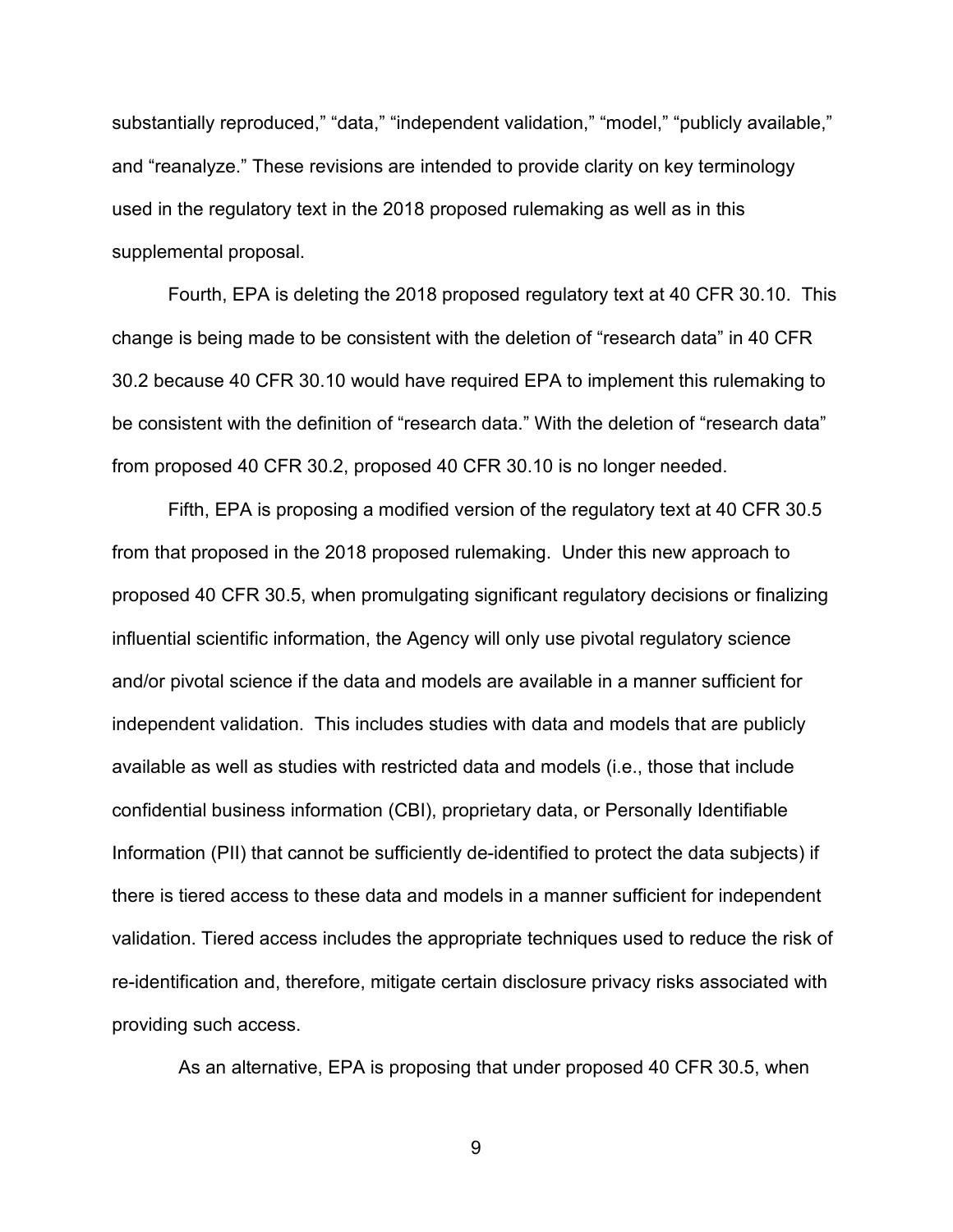promulgating significant regulatory decisions or finalizing influential scientific information, other things being equal, the Agency will give greater consideration to studies where the underlying data and models are available in a manner sufficient for independent validation either because they are publicly available or because they are available through tiered access when the data includes CBI, proprietary data, or PII that cannot be sufficiently de-identified to protect the data subjects. The Agency will identify those studies that are given greater consideration and will provide a short description of why greater consideration was given. As discussed later in the preamble, such approaches to increasing access to data and models can often allow stakeholders to reanalyze the data and models and explore the sensitivity of the conclusions to alternative assumptions while accessing only the data and aspects of the models that they need. This proposal would apply to reviews of data, models, and studies at the time a rule is developed or influential scientific information is finalized, regardless of when the data and models were generated. See Section IV of this preamble for a description of these proposals.

Sixth, EPA is modifying 40 CFR 30.9 to describe the factors the Administrator would consider in determining whether to grant an exemption to the proposed public availability requirements for using data and models in significant regulatory decisions and influential scientific information.

Seventh, the EPA is proposing the option of using its housekeeping authority independently as authority for taking this action or in conjunction with the environmental statutory provisions cited as authority in the 2018 proposed rulemaking (as clarified in this supplemental proposal). The Agency continues to consider whether it is appropriate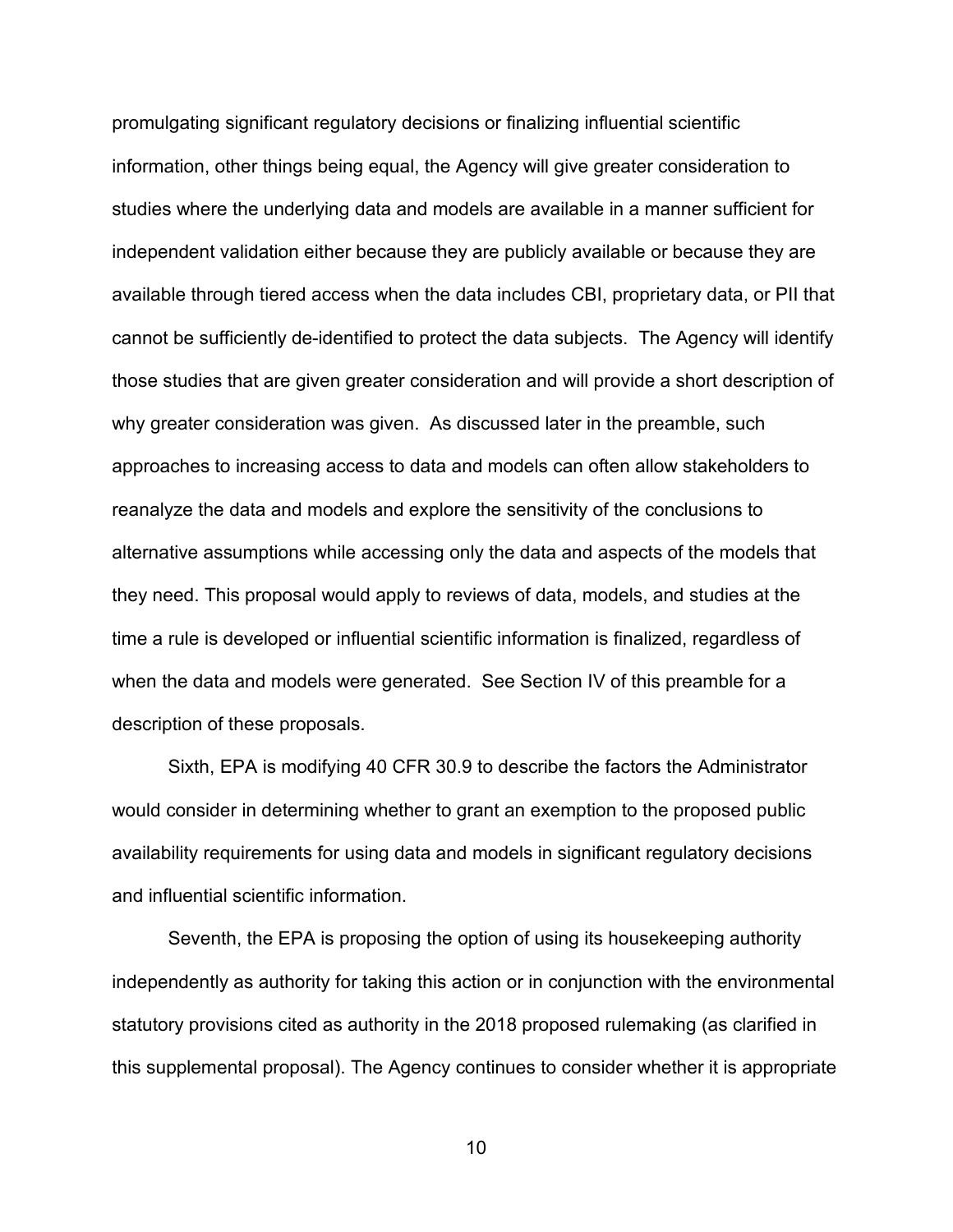to rely on its authority in the above-referenced environmental statutory provisions (potentially in conjunction with its housekeeping authority). The Agency will consider comments on this issue submitted in response to the 2018 proposal and in response to this SNPRM. Section 301 authority as transferred to EPA in Reorganization Plan No. 3 of 1970 provides appropriate authority for EPA to promulgate regulations that govern internal agency procedures. This action establishes internal agency procedures governing how EPA employees will handle studies when the data and models underlying science that is pivotal to EPA's significant regulatory decisions and/or influential scientific information are or are not publicly available.

The 2018 proposed rulemaking solicited comment on all aspects of the proposed rulemaking. This SNPRM solicits comment only on the changes and additions to the proposed regulatory text discussed in this supplemental document. Comments submitted in response to this supplemental document that address aspects of the 2018 proposed rulemaking that are not addressed, altered, or replaced by this SNPRM will be deemed outside the scope of this supplemental action.

#### *D*. *Why is the Agency taking this action?*

EPA received extensive comment on the 2018 proposed rulemaking regarding the clarity of certain aspects of the proposed rulemaking and the challenges in making all dose-response data and models publicly available. The intent of this supplemental proposal SNPRM is to address certain concerns raised about the clarity of the 2018 proposed rulemaking; to clarify consistency with OMB M-19-15, OMB M-05-03 (Final Information Quality Bulletin for Peer-Review, Ref. 4), and Executive Order 13891 (Ref. 5); to propose an alternate 40 CFR 30.5 provision for availability of data and models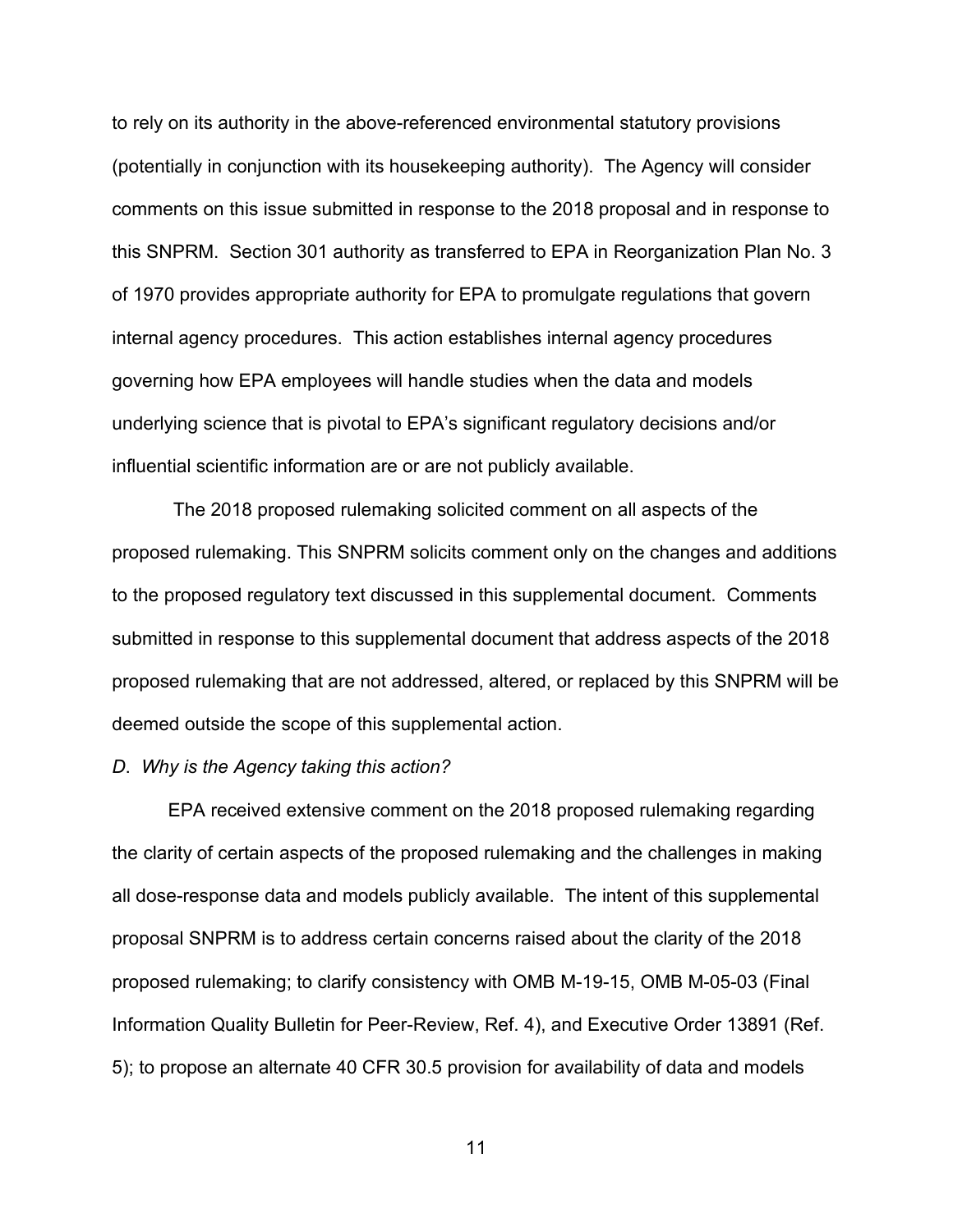underlying pivotal regulatory science and pivotal science, and to propose relying on 5 U.S.C. 301 independently or in conjunction with the environmental statutory provisions cited as authority in the 2018 proposed rulemaking (as clarified in this SNPRM). The Agency continues to consider whether it is appropriate to rely on its authority in the above-reference environmental statutory provisions (potentially in conjunction with its housekeeping authority). The Agency will consider comments on this issue submitted in response to the 2018 proposal rulemaking and in response to this SNPRM.

#### **II. Applicability to data and models**

As identified by some public commenters, the 2018 proposed rulemaking did not put its discussion of increasing access to the data and models underlying pivotal regulatory science into the context of the broader approach that EPA uses to evaluate the entire body of scientific literature—that is, before it identifies candidates for "pivotal regulatory science." Under this regulation EPA would continue to use standard processes for identifying, evaluating, and reviewing available data, models, and studies. When the Agency has potentially identified multiple key studies or models of similar quality that could drive its subsequent decisions, the Agency will investigate the availability of the underlying data. If, for example, multiple high-quality studies exist but only two studies have data and models that are available for independent validation and reanalysis, EPA would only include those two studies as pivotal regulatory science and/or pivotal science in accordance with the 2018 proposed rulemaking. However, under the alternative approach in this supplemental proposal, EPA would consider using all available high-quality studies but give greater consideration to those two studies with data available for independent validation.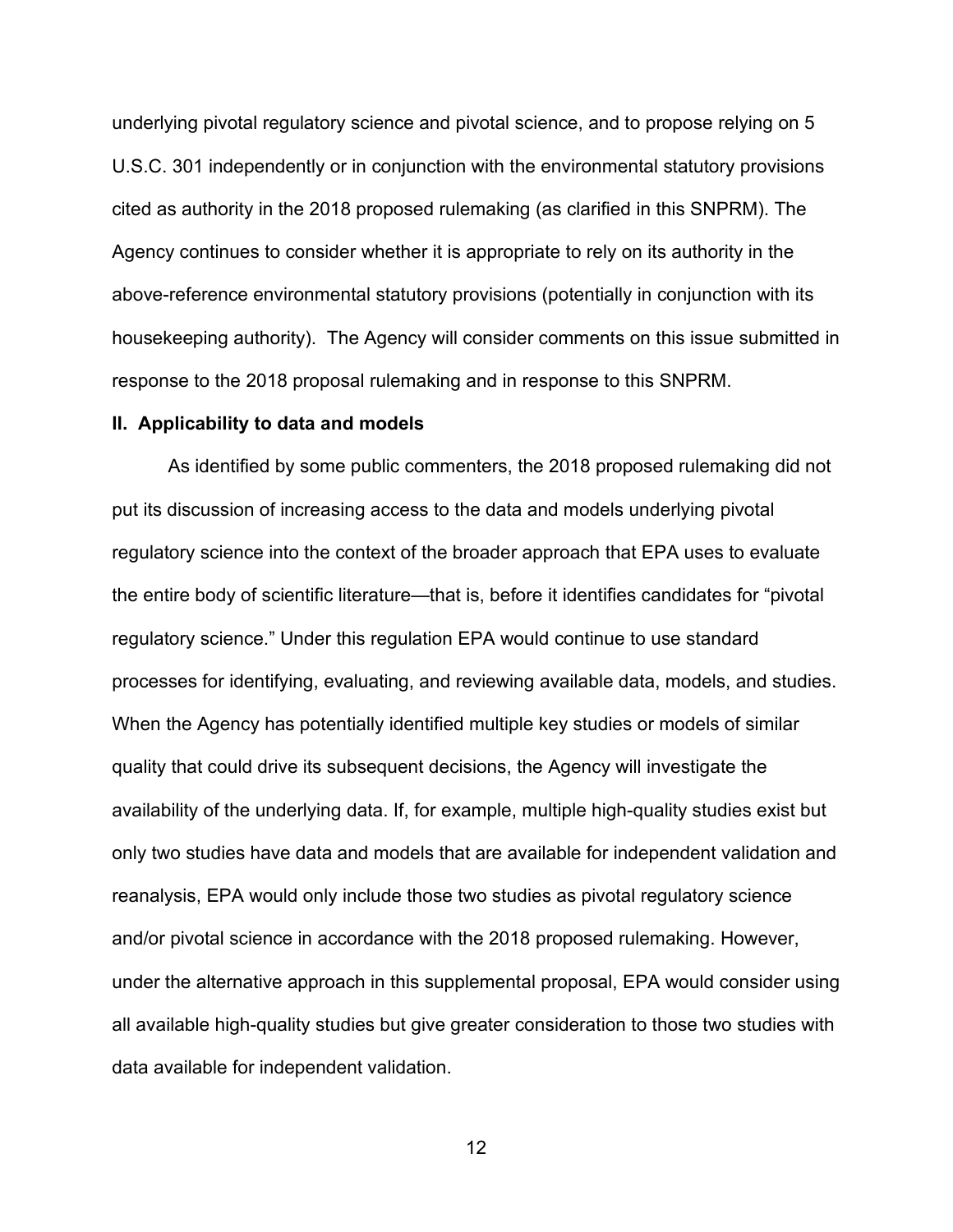As highlighted in some public comments, the terms "dose-response data and models," "dose-response models," "models" and "model assumptions" are not used consistently throughout the regulatory text of the 2018 proposed rulemaking. For example, some parts of the regulatory text appear to limit applicability of certain provisions to only dose-response models.<sup>[7](#page-12-0)</sup> In others, the requirements would apply more broadly. EPA is now proposing a broader applicability. Transparency of EPA's science should not be limited to dose-response data and dose-response models, because other types of data and models will also drive the requirements and/or quantitative analysis of EPA final significant regulatory decisions and influential scientific information.

EPA is modifying the proposed regulatory text at 40 CFR 30.3, 30.5, 30.6 and 30.9 by deleting the term "dose-response," except in one instance. In proposed 40 CFR 30.6, EPA is not deleting "dose response" from the sentence specific to parametric dose-response models. EPA is also removing "including assumptions of a linear, nothreshold dose response" from 40 CFR 30.6, because this could imply that the regulation is specific to those particular assumptions. This is not the intent of proposed 40 CFR 30.6.

Consistent with this broader approach to transparency, the proposed requirements of this rule would apply broadly to data and models underlying pivotal regulatory science and pivotal science which support significant regulatory decisions and influential scientific information, respectively, rather than simply to dose-response data and models. Some, but not the only, examples of information that would be

<span id="page-12-0"></span><sup>7</sup> See § 30.6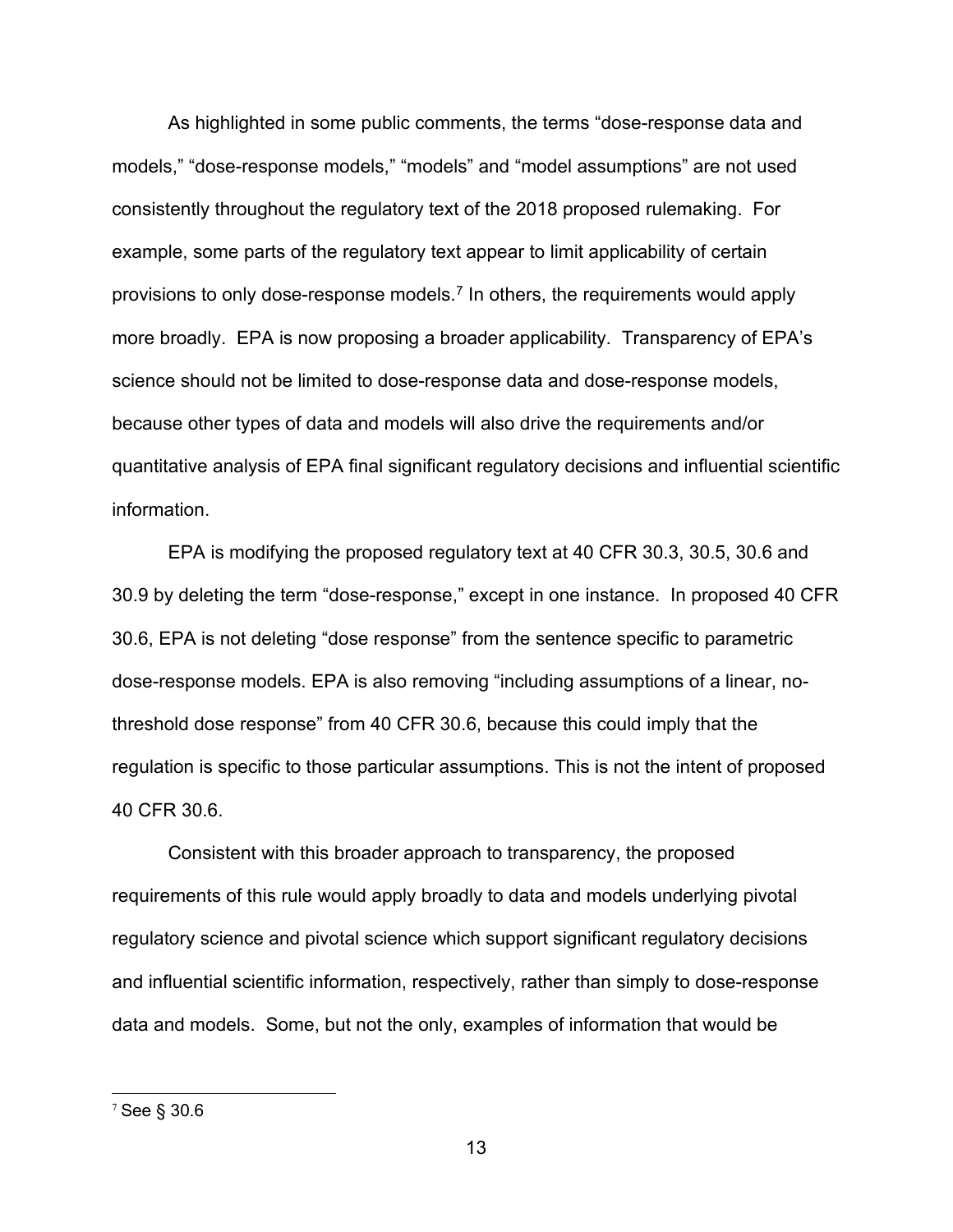considered to be data and models, in addition to dose-response data and doseresponse models, include environmental fate studies, bioaccumulation data, watersolubility studies, environmental fate models, engineering models, data on environmental releases, exposure estimates, quantitative structure activity relationship data, and environmental studies. The proposed definitions of "data" and "models" are discussed more fully in Section III.B of this preamble.

In addition, EPA is clarifying that the use of the terms "model assumptions" and "models" in the proposed regulatory text at 40 CFR 30.6 apply to the assumptions that drive the model's analytic results, not to each model assumption used in the model. EPA has modified the regulatory text at 40 CFR 30.6 to reflect this clarification.

EPA requests comment on the applicability of proposed 40 CFR 30.3, 30.5, 30.6 and 30.9 to data and models.

#### **III. Definitions**

## *A. "Reanalyze" and "independent validation."*

To improve the clarity of the proposed requirements, EPA is proposing definitions for certain terms.

In the 2018 proposed rulemaking, EPA used the terms "replicate" and "reproducible" and related terms. "Replicate" is used in the proposed regulatory text at 40 CFR 30.5. That section reads, in pertinent part, "[I]nformation is considered 'publicly available in a manner sufficient for independent validation' when it includes the information necessary for the public to understand, assess, and replicate findings…" "Replication" and "reproducibility" are both used in the 2018 proposed rulemaking preamble though neither is defined. Neither "reproducibility" nor its cognates are used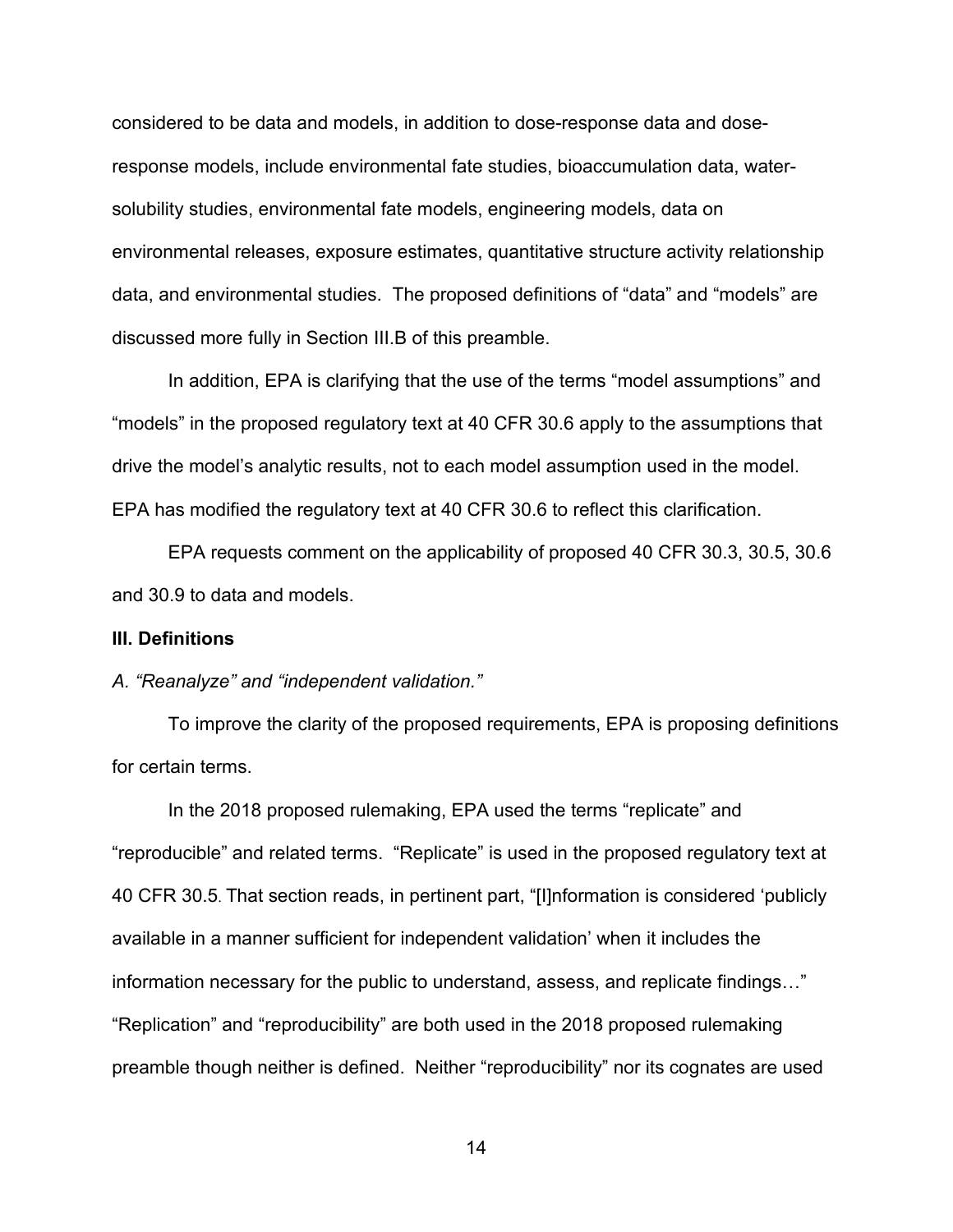in the regulatory text. "Replicate" was used but not defined in the regulatory text and its meaning was not discussed in the preamble.

Commenters contended that EPA was not clear about what it meant by the term "replicate" and that EPA appears to have conflated the term with "reproducible." Commenters interpreted the term "replicate" in several different ways. For example, some commenters contended that EPA used the term "replicate" but actually meant "reanalyze." EPA finds that these comments have merit and has determined that the intent of the term "replicate" should be clarified by establishing a regulatory definition.

EPA has considered the definitions in the National Academy of Sciences (NAS) "*Principles and Obstacles for Sharing Data from Environmental Health Research."* (Ref.

6, NAS Workshop Report), Pellizzari, et al. "*Reproducibility: A Primer on Semantics* 

*and Implications for Research"* (Ref. 7), and Goodman, et al. "*What does research* 

*reproducibility mean?"* (Ref. 8). As demonstrated by these documents, there are

varying definitions and understandings of these terms in the scientific community.

Several commenters pointed to the use of the terms in the NAS Workshop Report (Ref.

6). The definitions in the NAS Workshop Report (Ref. 6) define "reanalysis,"

"replication," and "reproduce" as follows:

A reanalysis is when you conduct a further analysis of data. A person doing a reanalysis of data may use the same programs and statistical methodologies that were originally used to analyze the data or may use alternative methodologies, but the point is to analyze exactly the same data to see if the same result emerges from the analysis.

Replication means that you actually repeat a scientific experiment or a trial to obtain a consistent result. The second experiment uses exactly the same protocols and statistical programs but with different data from a different population. The goal is to see if the same results hold with data from a different population.

When you reproduce, you are producing something that is very similar to that research, but it is in a different medium or context. In other words, a researcher who is reproducing an experiment addresses the same research question but from a different angle than the original researcher did.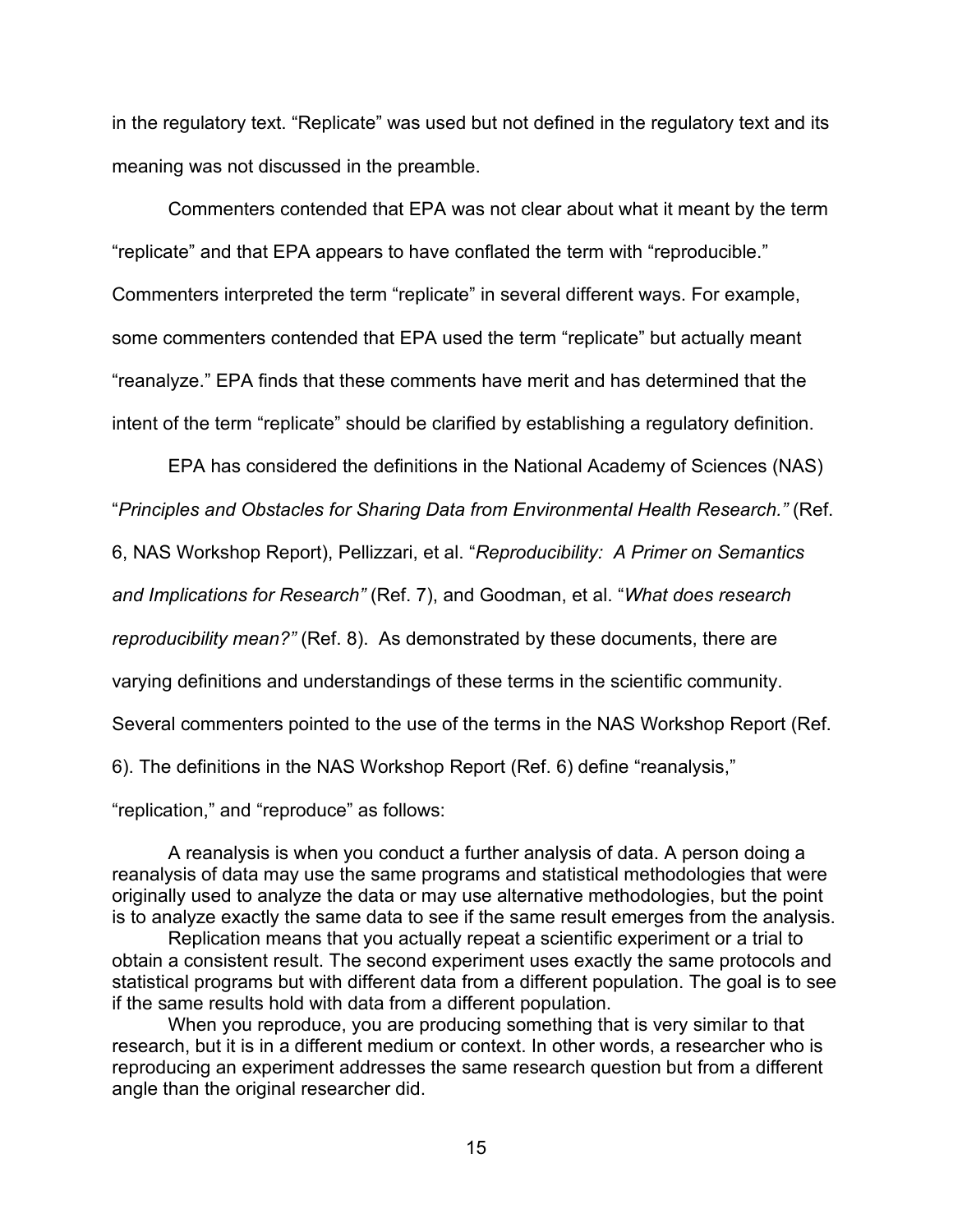EPA's use of "replicate" in the proposed regulatory text at 40 CFR 30.5 in the 2018 proposed rulemaking is generally consistent with the NAS Workshop Report (Ref. 6) definition of "reanalysis." However, as illustrated by Refs. 4-6, and in the public comments EPA received on the 2018 proposed rulemaking, these terms are not consistently used or defined in the scientific literature. EPA now proposes to use the term "reanalyze" instead of "replicate" in 40 CFR 30.5 and is clarifying the intent of the proposed regulation by proposing a definition of "reanalyze" at proposed 40 CFR 30.2 as "to analyze exactly the same data to see if the same result emerges from the analysis by using the same or different programs and statistical methodologies that were originally used to analyze the data." In addition to identifying potential analytical errors in the original work, reanalyzing the data would allow assessment of the robustness of the original analysis and conclusions by, for instance, showing the variability that can occur when a previously omitted variable is added to the statistical model, different functional form assumptions are made (e.g., a linear marginal effect of treatment), or different assumptions are made when estimating standard errors and drawing statistical inferences (e.g., allowing for spatial correlation in error terms).

In the 2018 proposed rulemaking, EPA did not define "independent validation." The definition of "independent validation" depends on how the term "reanalyze" is defined. Independent validation for a scientific study that is being repeated by conducting a second scientific study would be different than independent validation where the data underlying a study is being reanalyzed to determine if the same results can be obtained. Thus, consistent with the proposed definition of "reanalyze" at proposed 40 CFR 30.2, EPA is proposing to define "independent validation" as the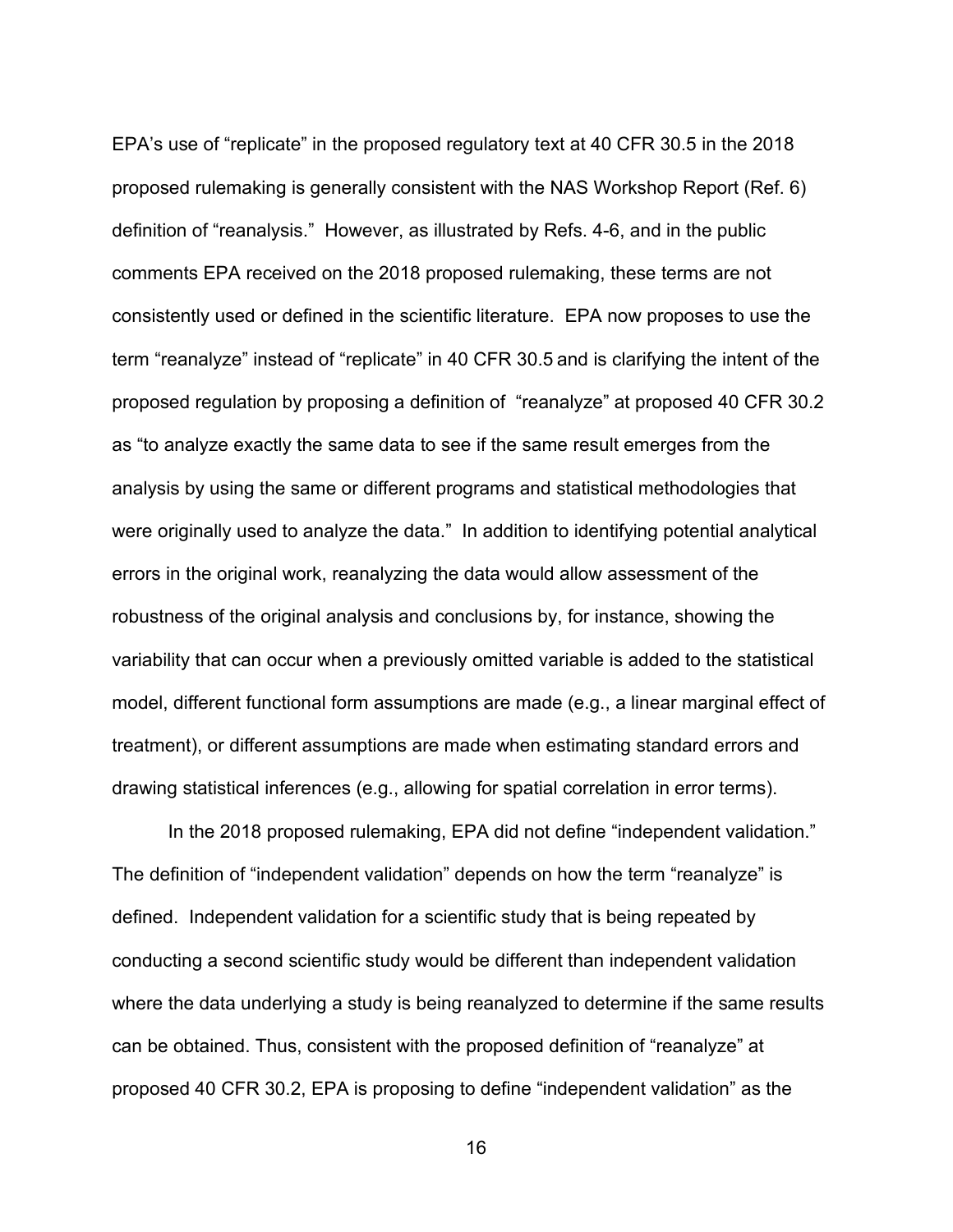reanalysis of study data by subject matter experts who have not contributed to the development of the original study to demonstrate that the same analytic results are capable of being substantially reproduced. "Capable of being substantially reproduced" means that independent analysis of the original or supporting data using identical methods would generate similar analytic results, subject to an acceptable degree of imprecision or error.

EPA's interpretation of "capable of being substantially reproduced" as included in the proposed definition above builds on the description in the "*Guidelines for Ensuring and Maximizing the Quality, Objectivity, Utility, and Integrity of Information Disseminated by Federal Agencies"* (Ref. 9). These guidelines, which were issued by the Office of Management and Budget, are intended to help agencies ensure and maximize the quality, utility, objectivity and integrity of the information that they disseminate.

EPA is requesting comment on the proposed definitions of "reanalyze" and "independent validation" at proposed 40 CFR 30.2.

## *B. Data and models.*

Given the use of the term "data and models" in proposed 40 CFR 30.3, 30.5, 30.6 and 30.9 as described in Section II of this preamble, EPA is proposing to define "data" and "models" at proposed 40 CFR 30.2. EPA proposes to broaden the scope of the proposal by deleting the modifying term "dose-response," as indicated above, so as to extend the reference to data and models underlying pivotal regulatory science and pivotal science used to support significant regulatory decisions and influential scientific information, respectively, not simply dose-response data and dose-response models. Examples of information that would be considered to be data and models for purposes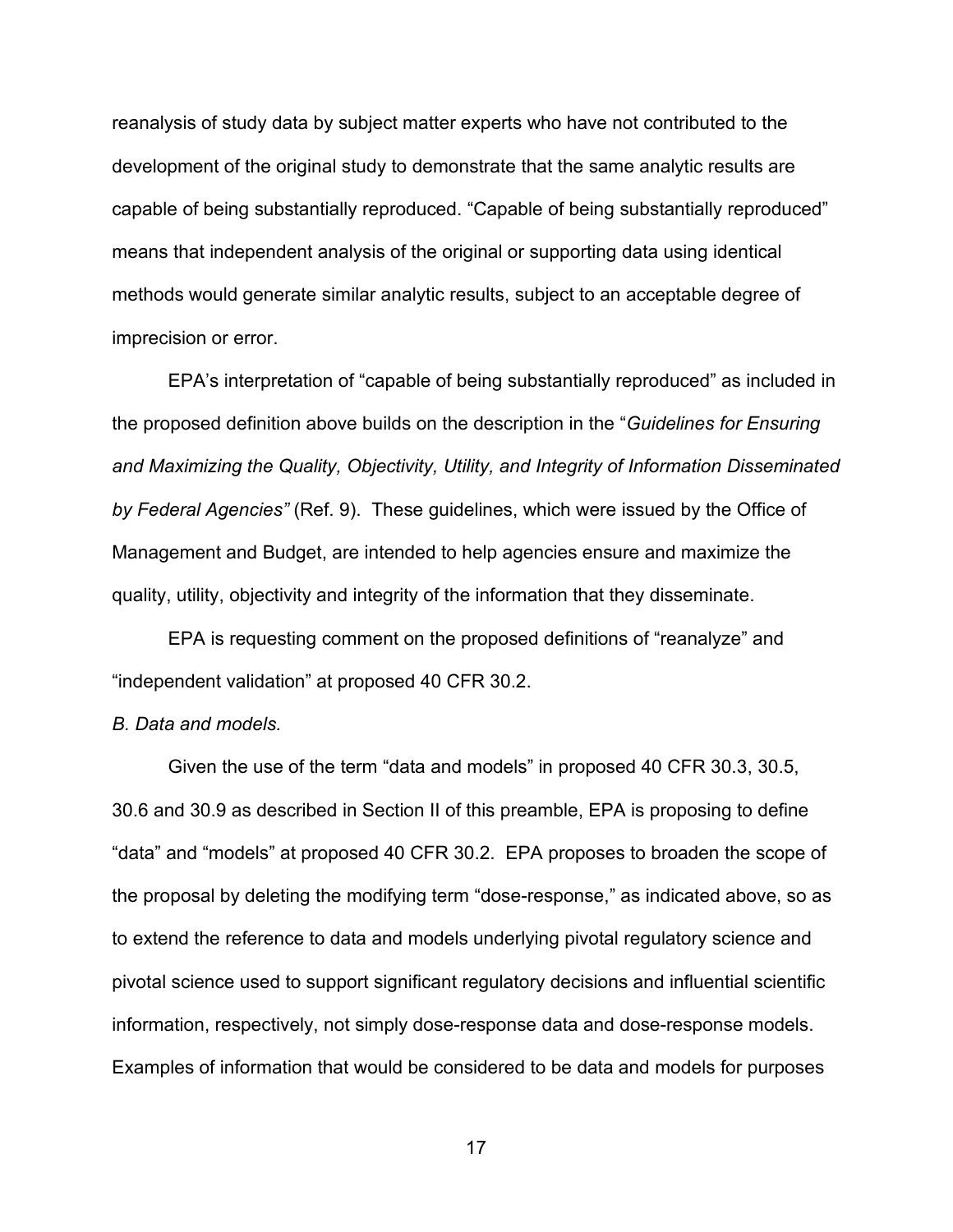of the proposed rulemaking include environmental fate studies, bioaccumulation data, water-solubility studies, environmental fate models, engineering models, data on environmental releases, exposure estimates, quantitative structure activity relationship data, and environmental studies. This list is not exhaustive but is intended to provide examples of the range of information that would be considered to be within the scope of data and models.

1. *Data and research data.* Data has been defined to mean, in part, the recorded factual material commonly accepted in the scientific community as necessary to validate research findings (Ref. 10). As noted by public commenters and in the NAS Workshop Report (Ref. 6), there are different stages of these data. "There are raw data, which come straight from the survey or the experiment. There are cleaned-up data, which consist of the raw data modified to remove obvious errors." (These are the data that are ready to be analyzed to extract relevant information.) "There are processed data, which are data that have been computed and analyzed to extract relevant information. There is the final clean data set that is provided with a publication. And there are the metadata that describe the data" (Ref. 6). These different data sets or stages of data may be used for different purposes and in different contexts.

The Agency received comment asking EPA to clarify what stage of data would need to be publicly available to allow for independent validation. Thus, EPA is incorporating the concept of stage of data with the basic concept of research data as "recorded factual material commonly accepted in the scientific community as necessary to validate research findings" from its definition at 2 CFR 200.315. For purposes of independent validation through reanalysis, the stage of data would be the cleaned-up or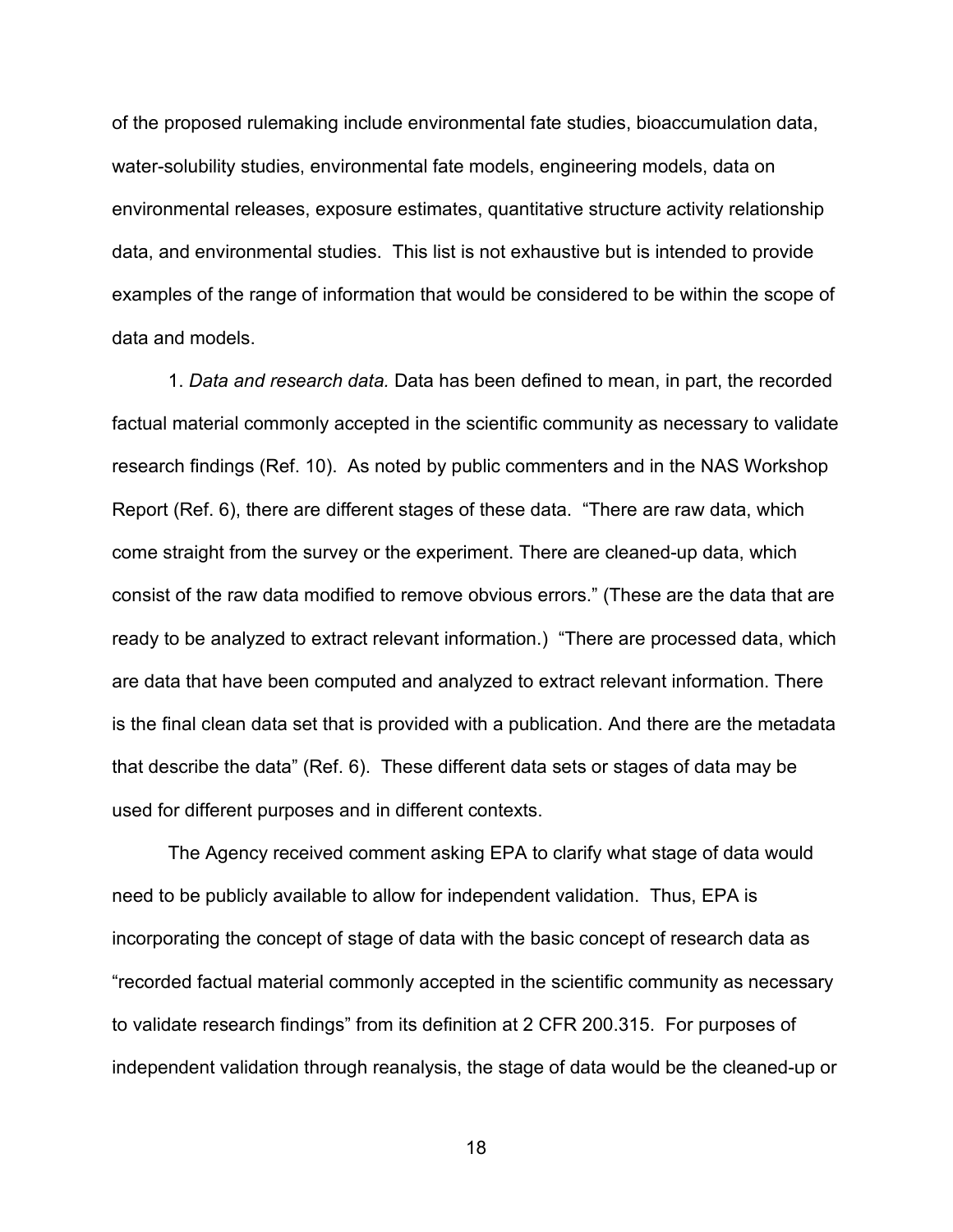analyzable data set in which obvious errors have been removed. Obvious errors do not include data that could be characterized as outliers. These data are the cleaned-up or analyzable data set (Ref. 6). Therefore, EPA is proposing to define "data" as the set of recorded factual material commonly accepted in the scientific community as necessary to validate research findings in which obvious errors, such as keystroke or coding errors, have been removed and that is capable of being analyzed by either the original researcher or an independent party. EPA requests comment on this proposed definition and whether the definition of "data" should apply to another stage of data described in Ref. 6. The focus on this later stage of data is consistent with the Federal Government's approach to data access, and specifically to EPA's "*2016 Plan to Increase Access to Results of EPA-Funded Scientific Research"* (Ref. 11). Finally, EPA requests comment on whether there is another definition of "data" that should be considered.

EPA is deleting the 2018 proposed 40 CFR 30.2 definition of "research data," because this definition excludes "trade secrets, commercial information, materials necessary to be held confidential by a researcher until they are published, or similar information which is protected under law" and "[p]ersonnel and medical information and similar information the disclosure of which would constitute a clearly unwarranted invasion of personal privacy, such as information that could be used to identify a particular person in a research study." These types of data are intended to be subject to this rulemaking. To conform with this change, EPA is deleting the 2018 proposed 40 CFR 30.10 regulatory text because it would require EPA implementation of this rulemaking to be consistent with the definition of "research data."

*2. Model.* EPA is proposing to define "model" as it is defined in EPA's *Guidance*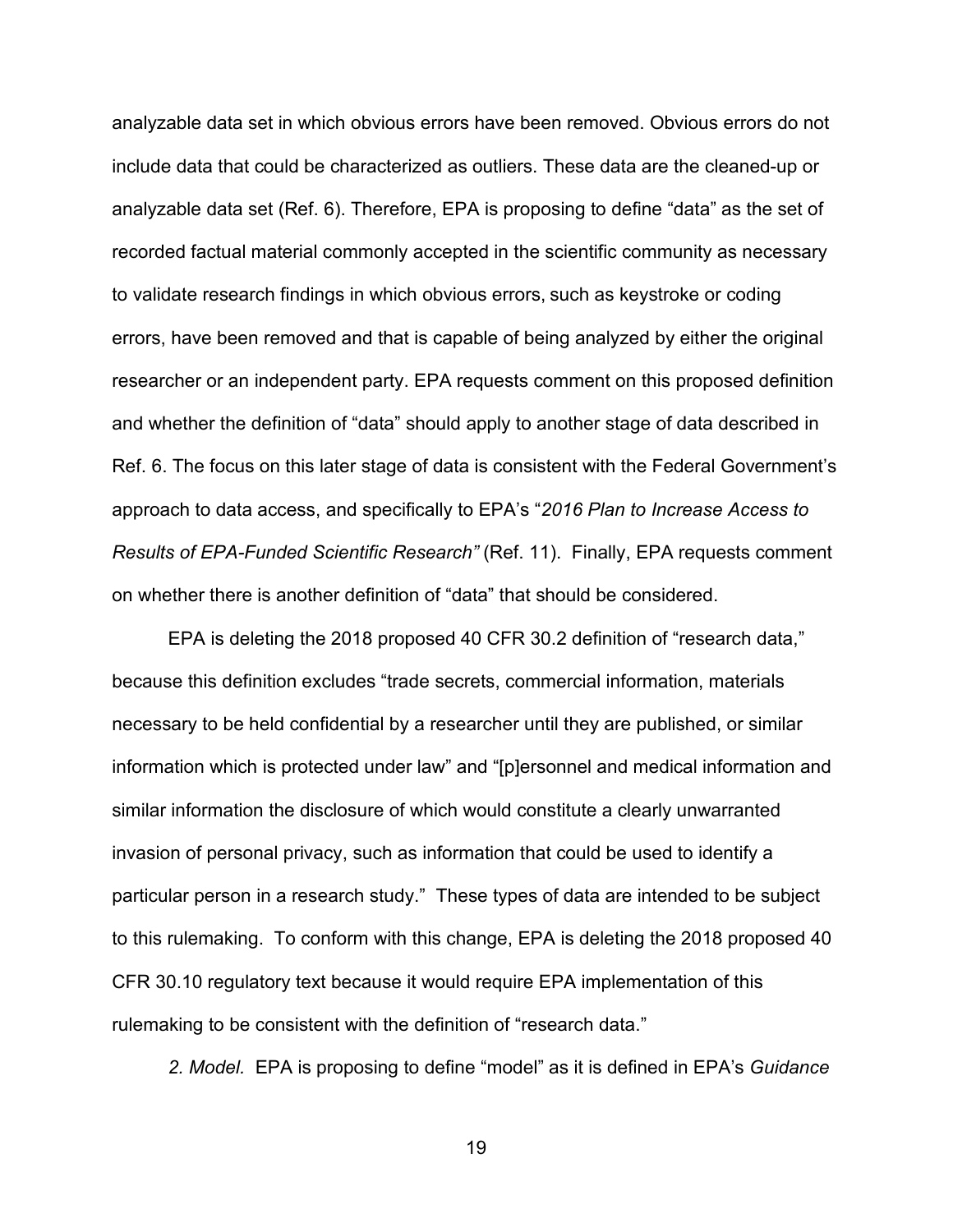*on the Development, Evaluation, and Application of Environmental Model*s (Ref. 12). EPA's guidance document was produced to aid in strengthening the Agency's development, evaluation and use of models. In this guidance document, a model is described as "a simplification of reality that is constructed to gain insights into select attributes of a physical, biological, economic, or social system. A formal representation is characterized as the behavior of system processes, often in mathematical or statistical terms. The basis can also be physical or conceptual." This definition is based in part on the National Research Council's (NRC) 2007 report *Models in Environmental Regulatory Decision Making* (Ref. 13). As noted by the NRC, models can be of many different forms. They can be computational, physical, empirical, conceptual or a combination of one or more types. EPA is requesting comment on the proposed definition of "model" at proposed 40 CFR 30.2.

#### *C. Publicly available.*

In the 2018 proposed rulemaking, EPA used the term "publicly available" but did not define it at 40 CFR 30.2 or in the preamble to the 2018 proposed rulemaking. Given its use at 40 CFR 30.1, 30.5 and 30.9, EPA is proposing to define it. Publicly available information is often defined to mean information that is made available to the general public (e.g., see 40 CFR 2.201, 17 CFR 160.3, 16 CFR 313.3). EPA is proposing to define it similarly to how it is defined at 16 CFR 313.3. Although the overall purpose of the regulations at 16 CFR 313 is different than the purpose of this rulemaking, the meaning of information that is available to the general public should not vary. This would encompass information legally available from government sources, the media and the Internet. EPA is requesting comment on the proposed definition of "publicly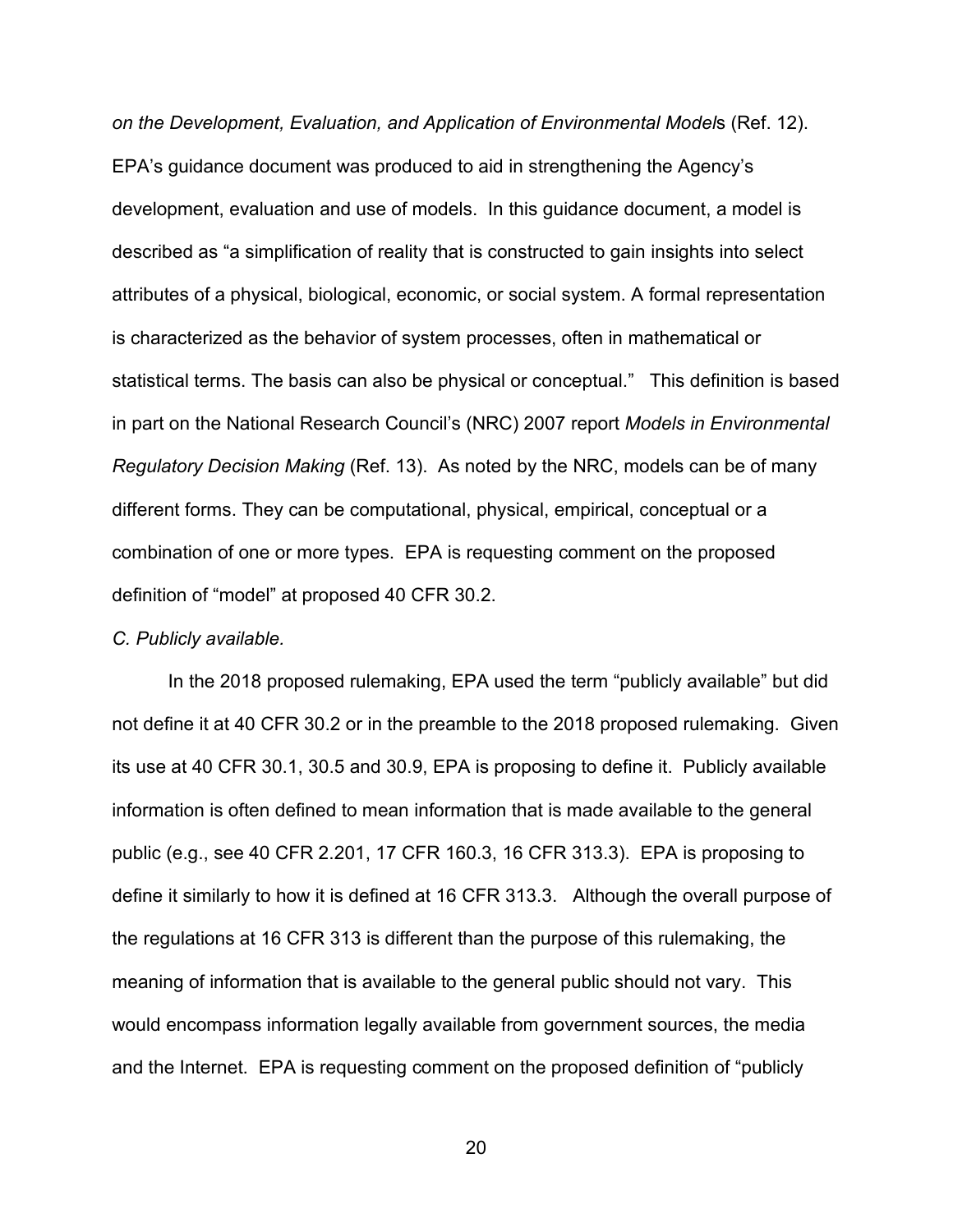available" at proposed 40 CFR 30.2.

## **IV. Availability of Data and Models**

In the 2018 proposed rulemaking, EPA proposed to require at 40 CFR 30.5 that "[w]hen promulgating significant regulatory decisions, the Agency shall ensure that dose-response data and models underlying pivotal regulatory science are publicly available in a manner sufficient for independent validation." EPA received a large number of comments stating that the approach in the 2018 proposed rulemaking would likely preclude the use of valid data and models from consideration as pivotal regulatory science, because the proposed requirement to make data and models publicly available in a manner sufficient for independent validation would prevent the use of data and models that include CBI data, proprietary data, PII data that cannot be sufficiently deidentified to protect the data subjects, as well as many older studies. While having these data and models publicly available provides the greatest transparency, these commenters expressed concern that this approach could limit the use of certain data and models in EPA's significant regulatory decisions. Based on a consideration of these comments, EPA is proposing a modified version of the 2018 proposed rulemaking regulatory text at 40 CFR 30.5. Proposed 40 CFR 30.5 would allow Agency consideration of studies where there is tiered access to data and models that have CBI, proprietary data, or PII that cannot be sufficiently de-identified to protect the data subjects. For all other studies, data and models should be publicly available if the studies are to be used as pivotal regulatory science or pivotal science.

As discussed in OMB M-19-15 (Ref. 3), risk reduction techniques include creating multiple versions of a single dataset with varying levels of specificity and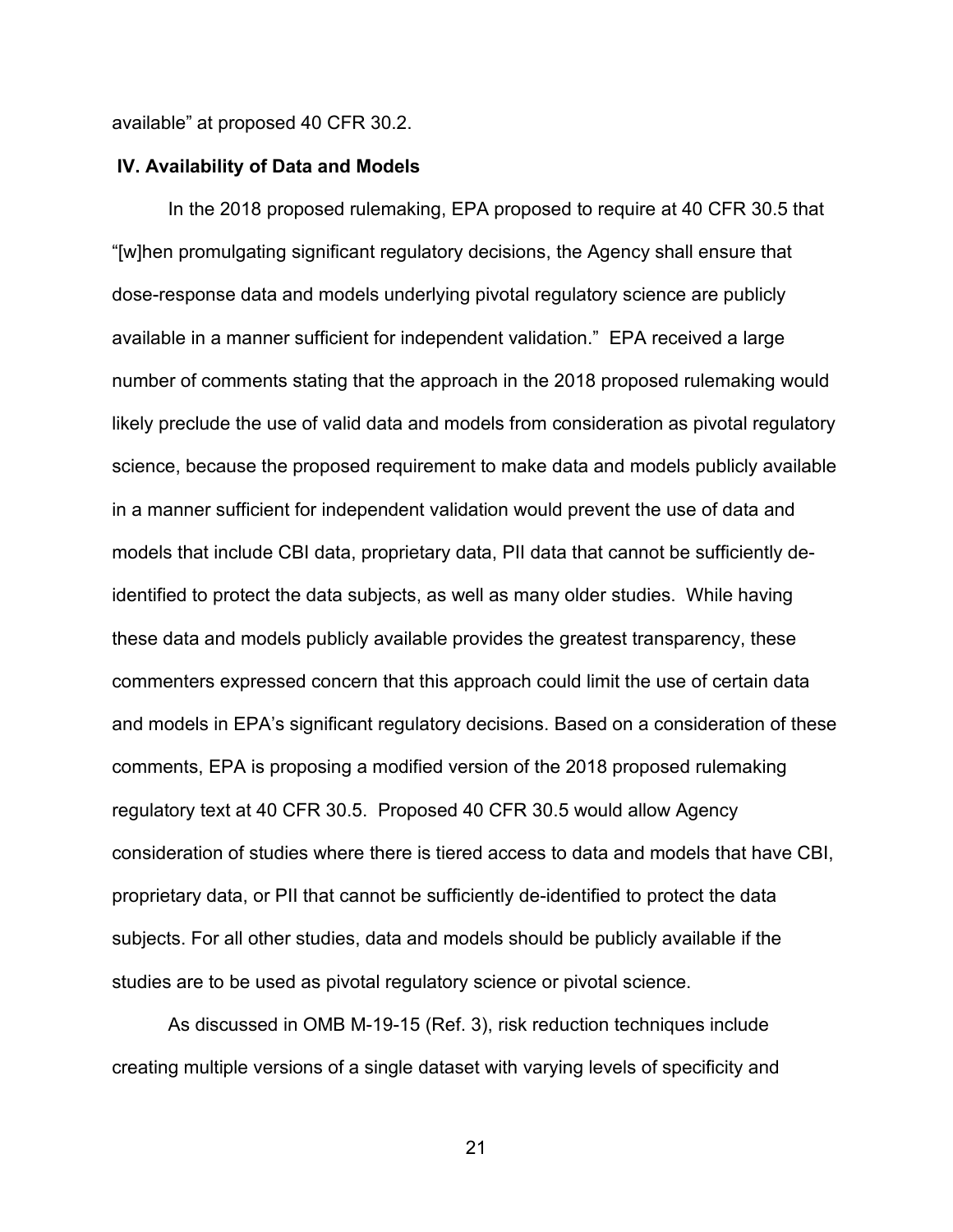protection. The benefit of tiered access is that data users who wish to conduct activities with a statistical purpose without first obtaining special authorization have access to the versions of the data in the least restricted tiers, allowing them to conduct research while protecting confidentiality.

EPA is also proposing an alternative approach to today's proposed 40 CFR 30.5. Under alternative proposed 40 CFR 30.5, when promulgating significant regulatory decisions or finalizing influential scientific information, the Agency will, other things equal, give greater consideration to studies where the underlying data and models are available in a manner sufficient for independent validation either because the information is publicly available or available through tiered access when the data include CBI, proprietary data, or PII and appropriate techniques have been used to reduce the risk of re-identification. In developing the significant regulatory decision or influential scientific information, the EPA will identify those studies that are given greater consideration and provide a short description of why greater consideration was given. However, the Agency may still consider studies where there is no access or limited access to underlying data and models.

EPA is also clarifying that the Agency does not intend to make all data and models underlying pivotal regulatory science and pivotal science publicly available. There may be instances where EPA does not own the data and models, lacks access to part or all of the data and models or does not have the authority to provide access to part or all of the data and models. Rather, EPA is describing how it will handle studies based on whether the underlying data and models are publicly available.

Both today's proposal and alternate proposal are consistent with EPA's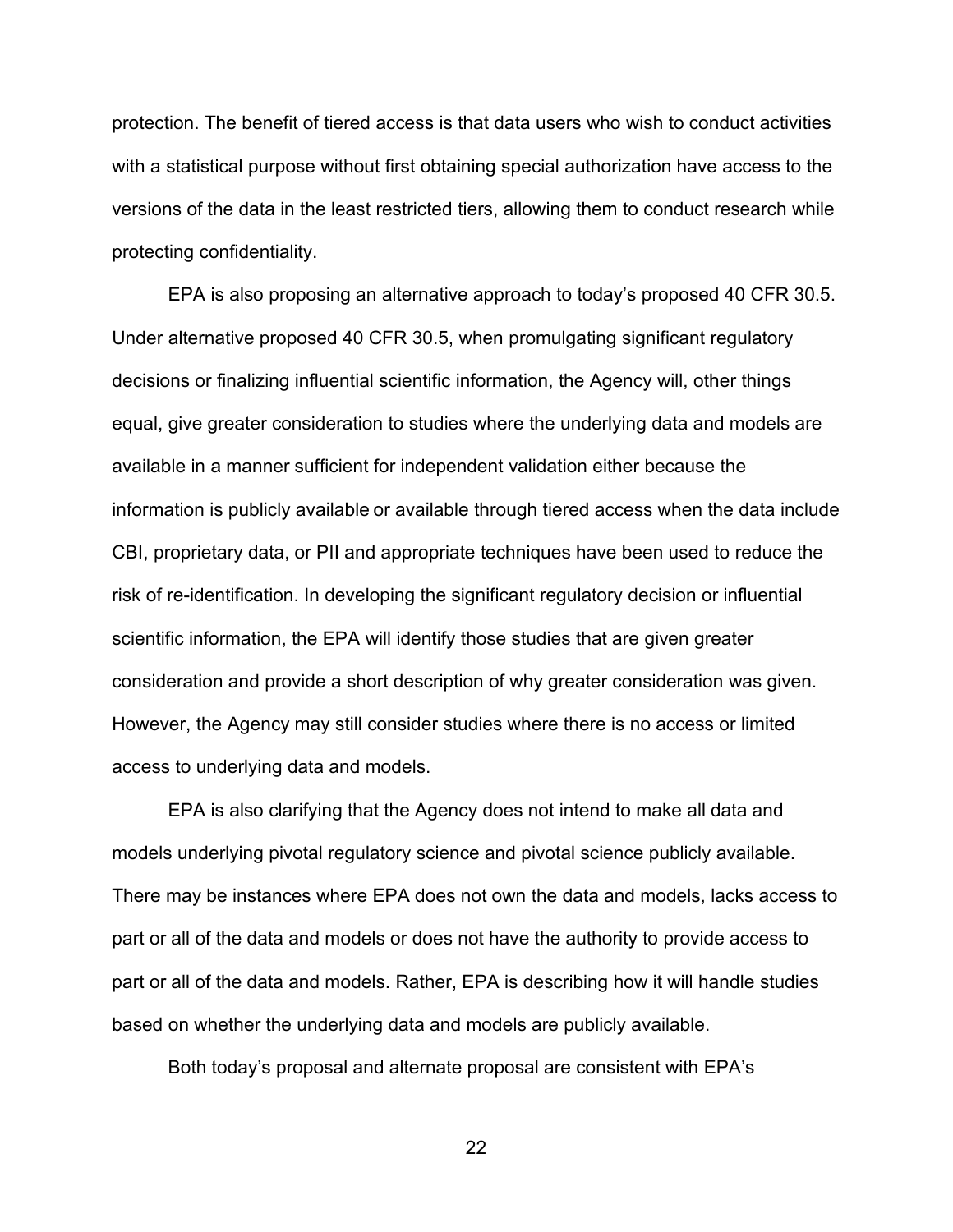statements in the April 2018 proposed rulemaking that "access to dose response data and models underlying pivotal regulatory science" should be done "in a manner consistent with statutory requirements for protection of privacy and confidentiality of research participants, protection of proprietary data and confidential business information, and other compelling interests" (Ref. 1). Both approaches are also based on EPA's recognition that there are statutory restrictions to public availability for some data and models that could make independent validation difficult. Further, both of these approaches are consistent with the OMB's M-19-15 (Ref. 3). OMB's implementation updates direct federal agencies to "explore methods that provide wider access to datasets while reducing the risk of disclosure of [PII]…[T]iered access offers promising ways to make data widely available while protecting privacy" (Implementation Update 3.5, Ref. 3). In addition, "Agencies should prioritize increased access to the data and analytic frameworks (*e.g.*, models) used to generate influential information" while being "consistent with statutory, regulatory, and policy requirements for protections of privacy and confidentiality, proprietary data, and confidential business information" (Implementation Update 3.4, Ref. 3). This proposal is also consistent with OMB *Memorandum 13-13: Open Data Policy – Managing Information as an Asset* (Ref. 14).

Under a tiered approach to accessing data and models that include CBI, proprietary data, or PII that cannot be sufficiently de-identified to protect the data subjects, access is more restricted for more sensitive data and models. Thus, the amount of information available for analysis is dictated by the tier. The greatest amount of information is made available at the most restricted access tier. Access to data involving PII would be consistent with the requirements of the Common Rule, the Health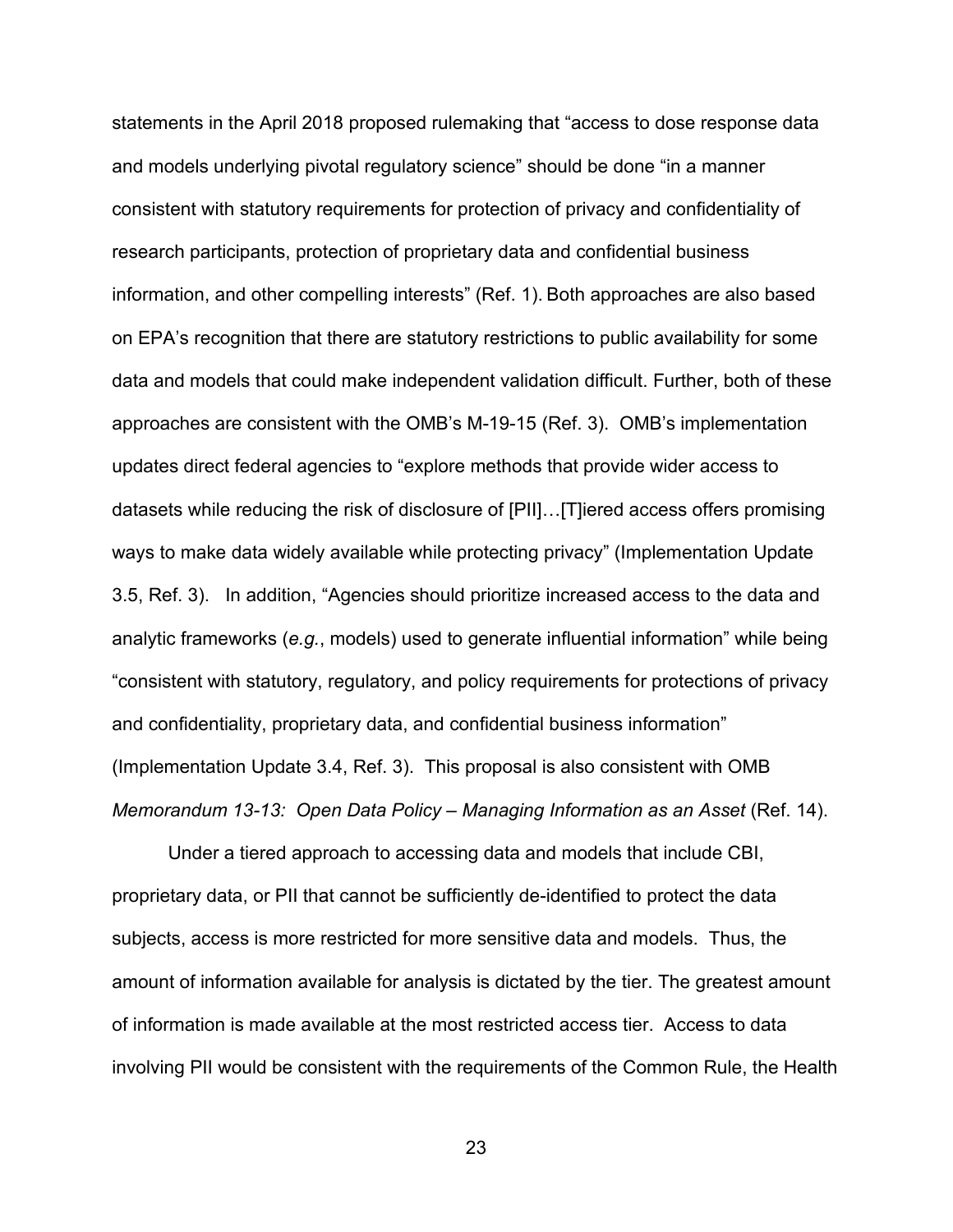Insurance Portability and Accountability Act (HIPPA), the 21st Century Cures Act, the Privacy Act, and other relevant laws and regulations, and EPA privacy policies. Reanalyzing findings of studies based on data and models that include PII (*e.g.*, residence) or CBI may not be possible given the degree of perturbation caused by deidentification that would be needed for the information to be made publicly available. Restricted access for researchers through secure data enclaves for PII or through nondisclosure agreements for CBI may result in access to sufficient information about the data and models to allow for independent validation. This ability to reanalyze findings may be much more limited for less restricted tiers. Thus, reanalysis of findings for some data and models may be limited to authorized researchers and not possible for the general public.

A model of tiered access for data involving PII is the Research Data Center (RDC), National Center for Health Statistics (NCHS), Centers for Disease Control (CDC). The NCHS operates the RDC to allow researchers access to restricted-use data. The RDC provides access to the restricted-use data while protecting the confidentiality of survey respondents, study subjects, or institutions. For access to the restricted-use data, researchers must submit a research proposal outlining the need for restricted-use data. The submitted research proposal is intended to provide a framework for NCHS to identify potential disclosure risks and how the data will be used (Ref. 15). EPA is currently conducting a pilot study using the RDC's secure data enclave to host EPA datasets in a restricted use environment.

Development of standard data repositories is still ongoing. For example, the White House Office of Science and Technology Policy recently solicited public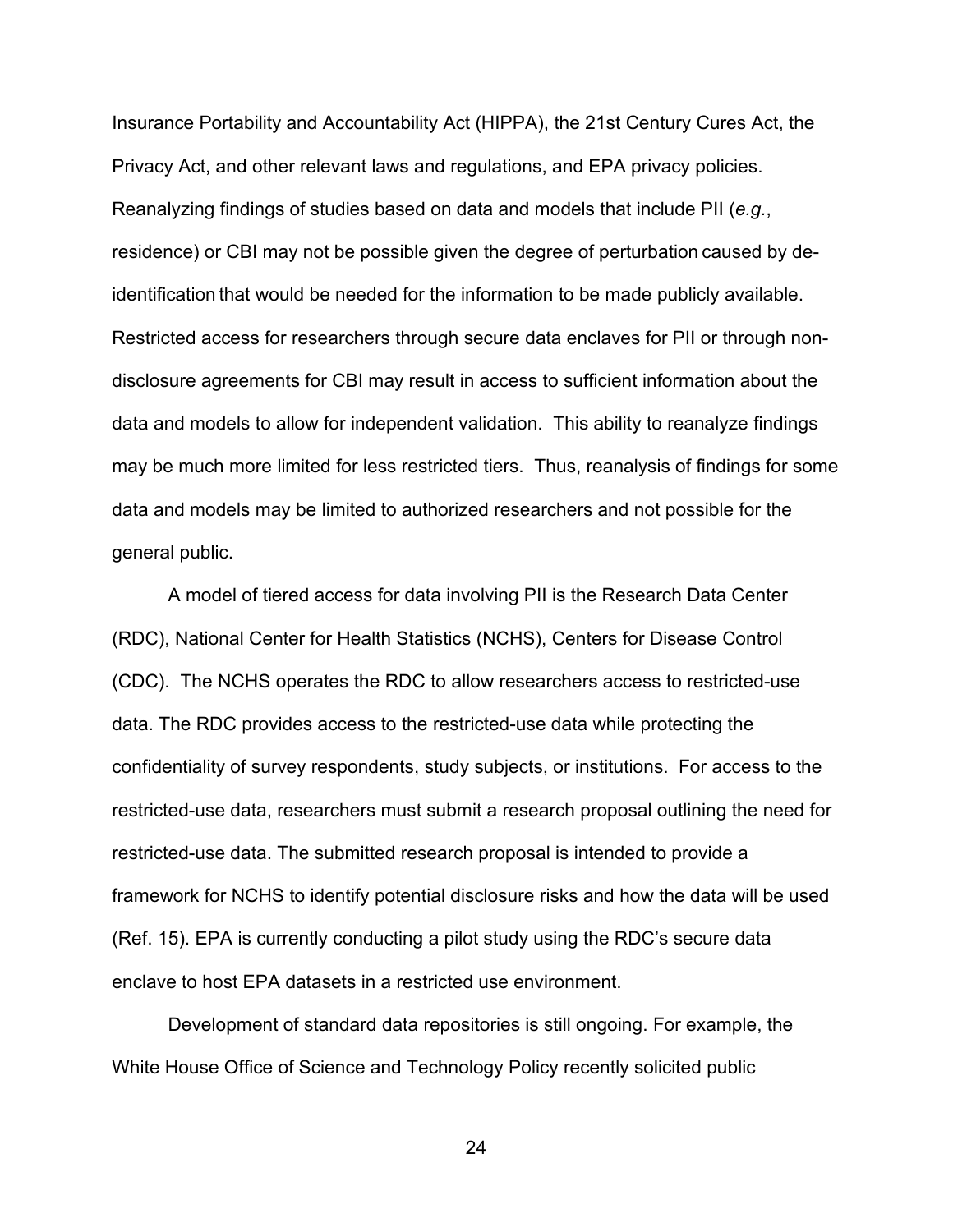comments on a draft set of characteristics of data repositories used to locate, manage, share, and use data resulting from federally-funded research (85 FR 3085). The effort is intended to help federal agencies provide more consistent information on desirable characteristics of data repositories "for data subject to agency Public Access Plans and data management and sharing policies, whether those repositories are operated by government or nongovernmental entities." Information received during this public comment period will, among other things, help inform improved guidance and best practices related to preserving and providing access to data.

Access to CBI data would continue to be provided consistent with the environmental statutes EPA implements and the regulations at 40 CFR part 2, subpart B, which govern CBI. These regulations establish basic rules governing business confidentiality claims, how EPA handles business information that is or may be entitled to confidential treatment, and how EPA determines whether information is entitled to confidential treatment for reasons of business confidentiality. Various statutes under which EPA operates contain special provisions concerning the entitlement to confidential treatment of information gathered under such statutes. The regulations at 40 CFR part 2 subpart B prescribe rules for treating certain categories of business information obtained under the various statutory provisions.

In accordance with these statutes, both the proposed and alternative 40 CFR 30.5 provide that access to underlying data and models that include CBI, proprietary information, or PII, for the subset of studies that could be considered pivotal science, may be limited to authorized officials and researchers and not provided to the general public.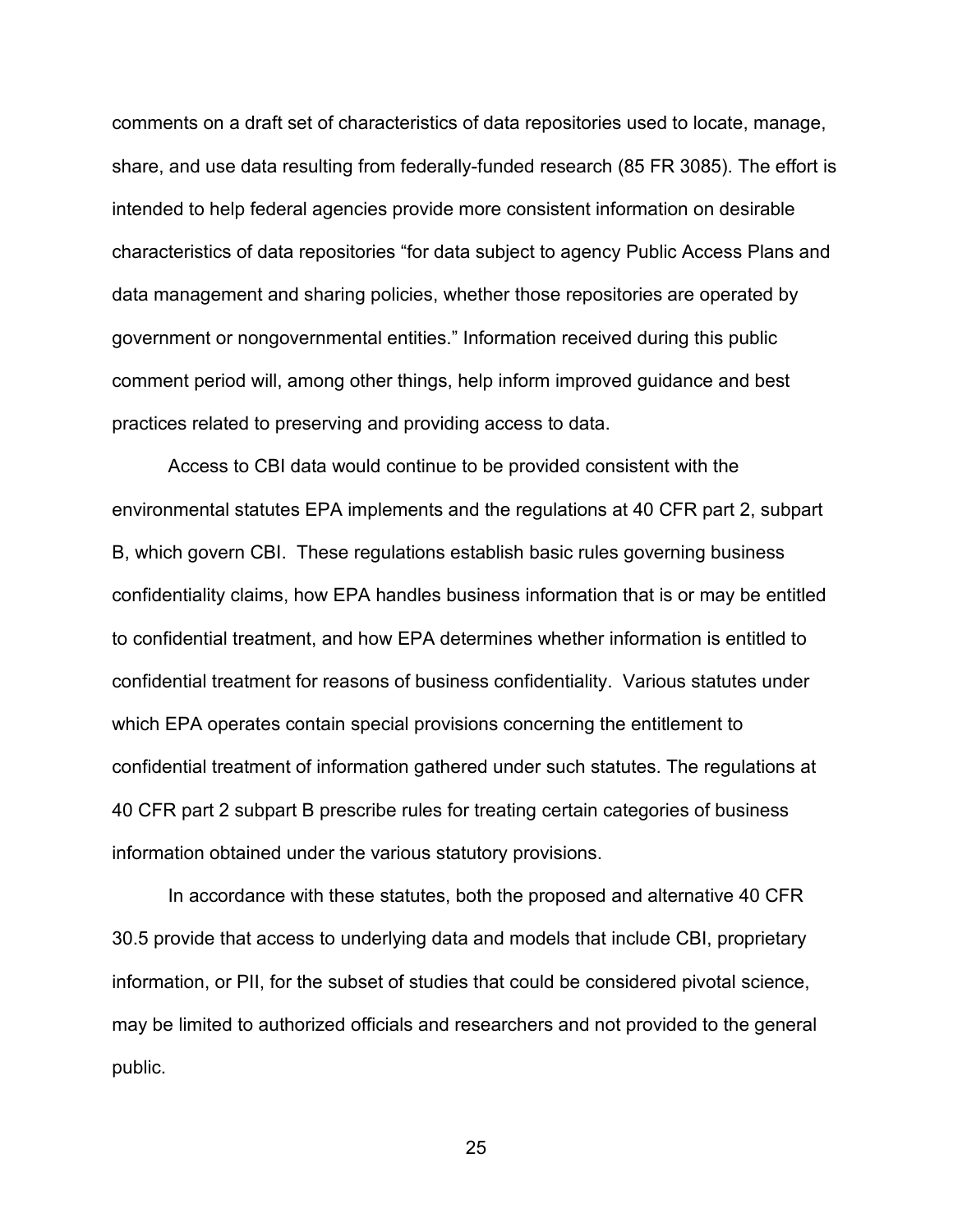Proposed 40 CFR 30.5 would maintain the temporal approach to data and models taken in the regulatory text of 40 CFR 30.5 of the 2018 proposed rulemaking, and thus would apply to data and models evaluated at the time a significant regulatory action or influential scientific information is developed, regardless of when the data and models were generated. EPA is requesting comment on whether this should apply only to data and models that are generated (i.e., when the development of the data set or model has been completed or updated) after the effective date of this rulemaking. If the proposed or alternative approach were finalized, EPA would consider the availability of underlying data and models only for studies that are potentially pivotal to EPA's significant regulatory decisions or influential scientific information that are developed in the future.

Although the ability to independently validate pivotal regulatory science or pivotal science is a key component of this rulemaking, EPA would like to clarify that neither the proposed nor the alternative 40 CFR 30.5 would require that EPA, a member of the public or other entity must independently validate a study before it can be considered to be pivotal regulatory science or pivotal science. EPA would also like to clarify that independent validation is not required under proposed 40 CFR 30.7 which describes the role of independent peer review.

EPA is requesting comment on the regulatory text being proposed today for 40 CFR 30.5. For alternate proposed 40 CFR 30.5, EPA is also requesting comment on how much consideration should be given to studies when there is limited or no access to the underlying data and models. In addition, EPA is requesting comment on how to ensure that, over time, more of the data and models underlying the science that informs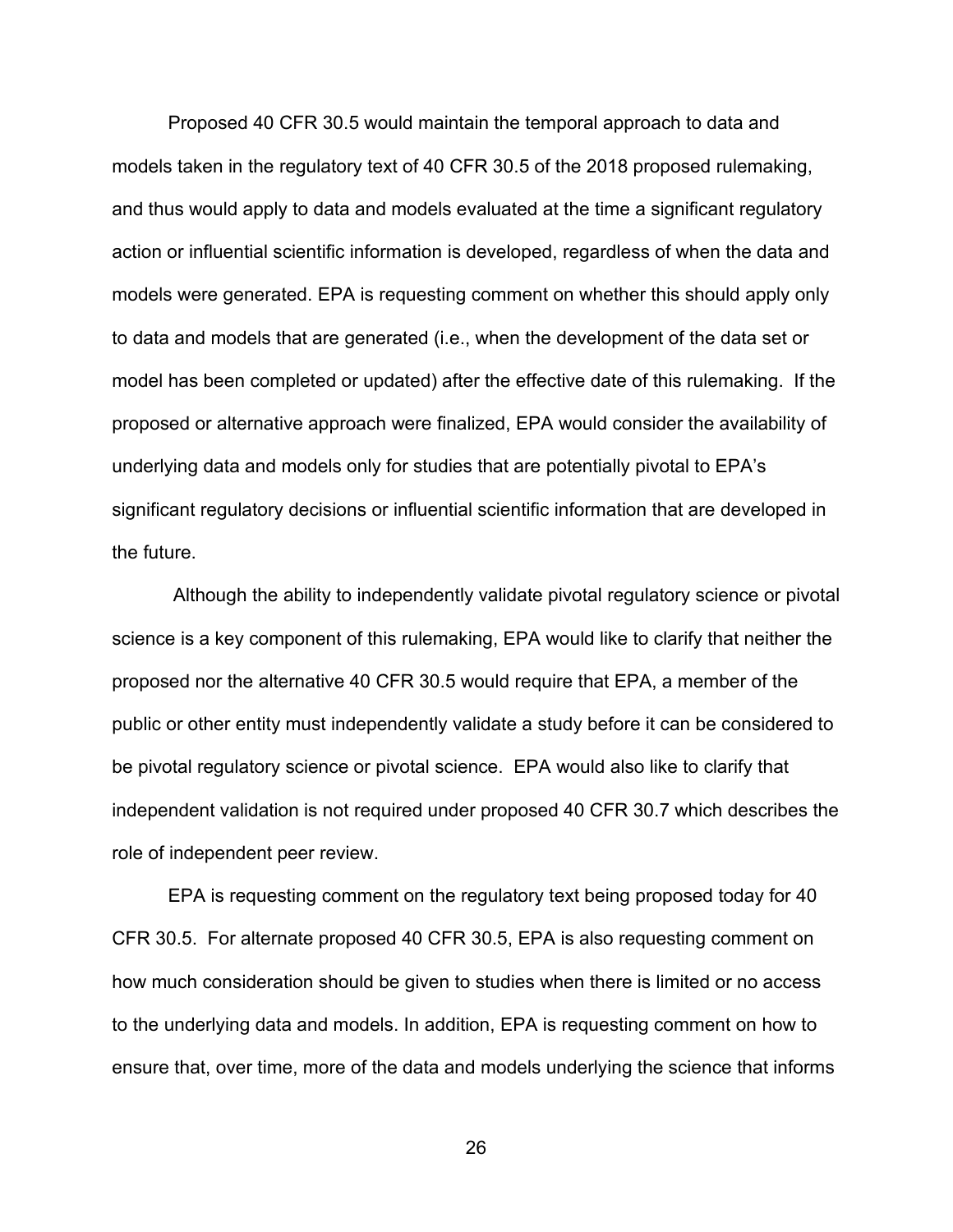significant regulatory decisions and influential scientific information are available to the public for independent validation in a manner that honors legal and ethical obligations to reduce the risks of unauthorized disclosure and re-identification. Finally, EPA is interested in comments about how to provide sufficient incentives and support to researchers to increase access to the data that may be used as pivotal regulatory science or pivotal science. Such comments will be used to develop implementation guidance.

#### **V. Exemption by the Administrator**

The 2018 proposed rulemaking includes a provision at 40 CFR 30.9 allowing the Administrator to grant exemptions from the rule on a case-by-case basis if he or she determines that compliance is impracticable because it is not feasible to ensure that data and models underlying pivotal regulatory science are publicly available in a manner that is consistent with law and protects privacy and confidentiality. EPA is clarifying that the exemption may be given if compliance is impracticable because technological barriers render sharing of the data or models infeasible.

EPA is also modifying the scope of the data and models that can be considered when determining whether to grant an exemption. The underlying data, models and computer code for some studies, particularly older studies, may not be readily publicly available because of the technological barriers to data and model sharing (e.g., differences in data storage devices or data retention practices) that existed when they were developed. Thus, in 40 CFR 30.9(a), EPA is proposing to use the age of data and models as a factor in the determination that compliance with the rule is impracticable. This modification of scope is intended to acknowledge the evolution of best practices for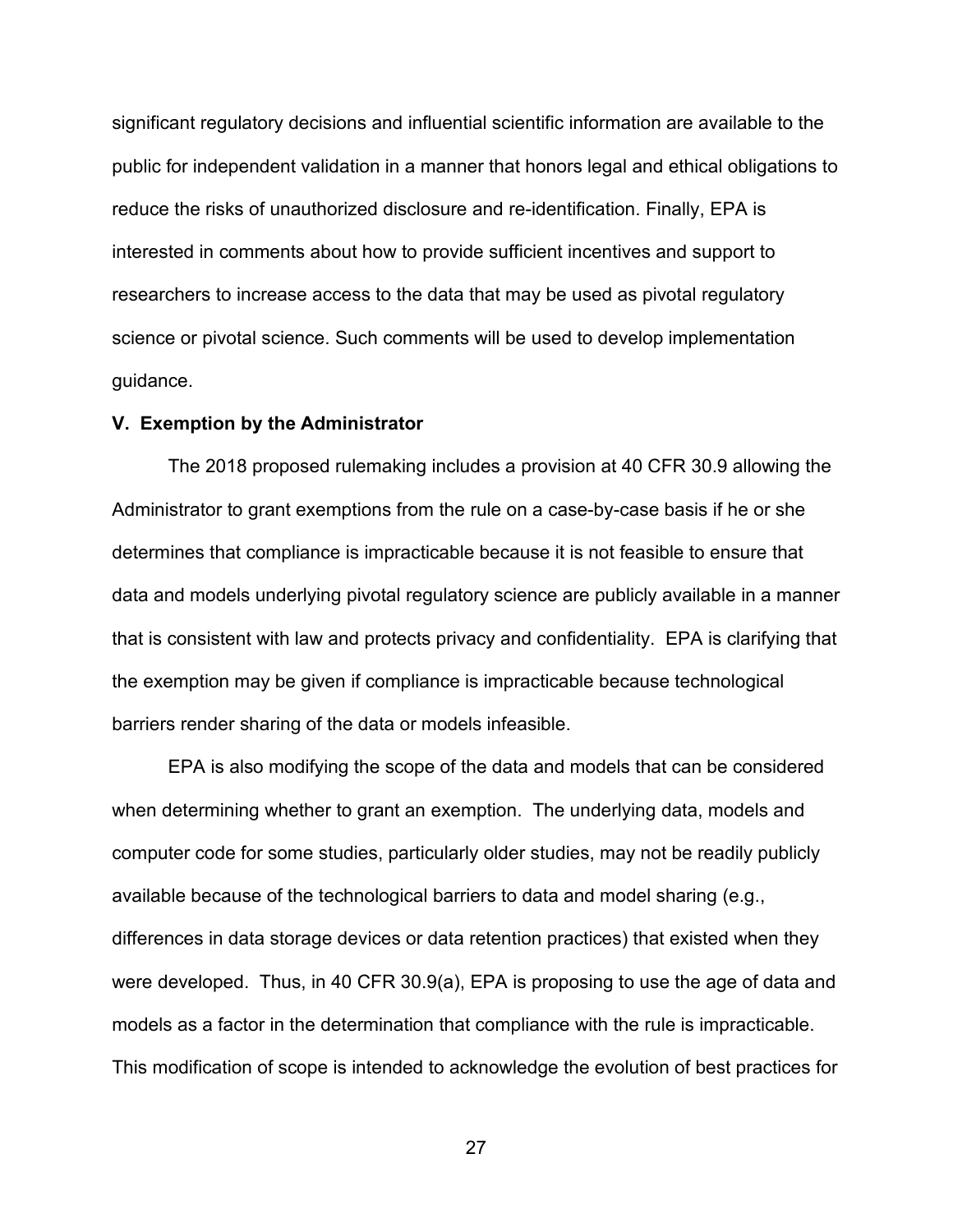information sharing given innovations in information generation, access, management and use (See Ref. 3). EPA is proposing that a study or studies would be eligible for consideration under 40 CFR 30.9(a), regardless of whether they contain CBI, proprietary information, or PII, if the underlying data or models were collected, completed or updated before the effective date of this rule. EPA requests comment on this consideration of the age of data and models in determining the feasibility of making underlying data and models publicly available. EPA also requests comment on whether there are aspects other than the year the data or model was collected, completed or updated that EPA should consider in determining whether to grant an exemption in order to evaluate the technological barriers to sharing.

The 2018 proposed rulemaking also included a provision at 40 CFR 30.9 allowing the Administrator to grant exemptions from the rule on a case-by-case basis if he or she determines that compliance is impracticable because it is not feasible to conduct independent peer review on all pivotal regulatory science. EPA is deleting that provision of the proposed exemption because EPA does not believe that peer review of pivotal regulatory science or pivotal science would be infeasible. Thus, EPA no longer believes the provision is necessary.

#### **VI. References**

The following is a listing of the documents that are specifically referenced in this notice. The docket includes these documents and other information considered by EPA, including documents referenced within the documents that are included in the docket, even if the referenced document is not physically located in the docket. For assistance in locating these other documents, please consult the person listed under **FOR**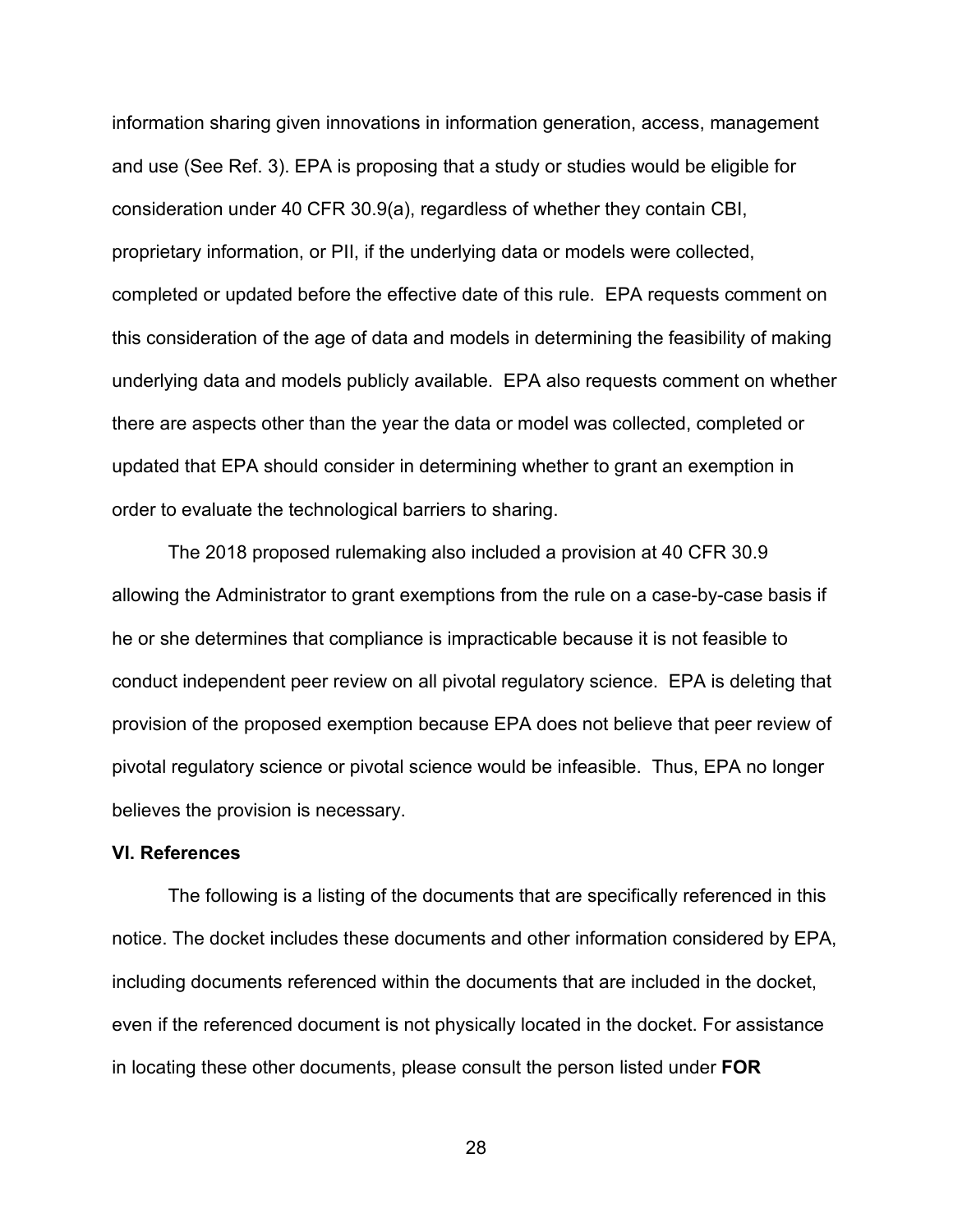## **FURTHER INFORMATION CONTACT**.

1. EPA. Strengthening Transparency in Regulatory Science; Proposed Rule. **Federal Register** (83 FR18768, April 30, 2018) (FRL-9977-40).

2. EPA. Strengthening Transparency in Regulatory Science; Extension of Comment Period and Notice of Public Hearing **Federal Register** (83 Fed. Reg. 24255, May 25, 2018).

3. OMB (Office of Management and Budget). (2019). Improving Implementation of the Information Quality Act. Memorandum for the Heads of Executive Departments and Agencies. OMB Issuance M-19-15. Washington, DC: Executive Office of the President.<https://www.whitehouse.gov/wp-content/uploads/2019/04/M-19-15.pdf>

4. OMB (Office of Management and Budget). (2004). Memorandum for the Heads of Executive Departments and Agencies on Final Information Quality Bulletin for Peer-Review.

https://obamawhitehouse.archives.gov/sites/default/files/omb/assets/omb/memoranda/fy 2005/m05-03.pdf.

5. OMB (Office of Management and Budget). (2019). Executive Order 13891 of October 9, 2019. Promoting the Rule of Law Through Improved Agency Guidance Documents. 84 FR 199. https://www.govinfo.gov/content/pkg/FR-2019-10-15/pdf/2019- 22623.pdf.

 6. NAS (National Academies of Sciences, Engineering, and Medicine). (2016). Principles and obstacles for sharing data from environmental health research: Workshop summary. Washington, DC: The National Academies Press. https://doi.org/10.17226/21703.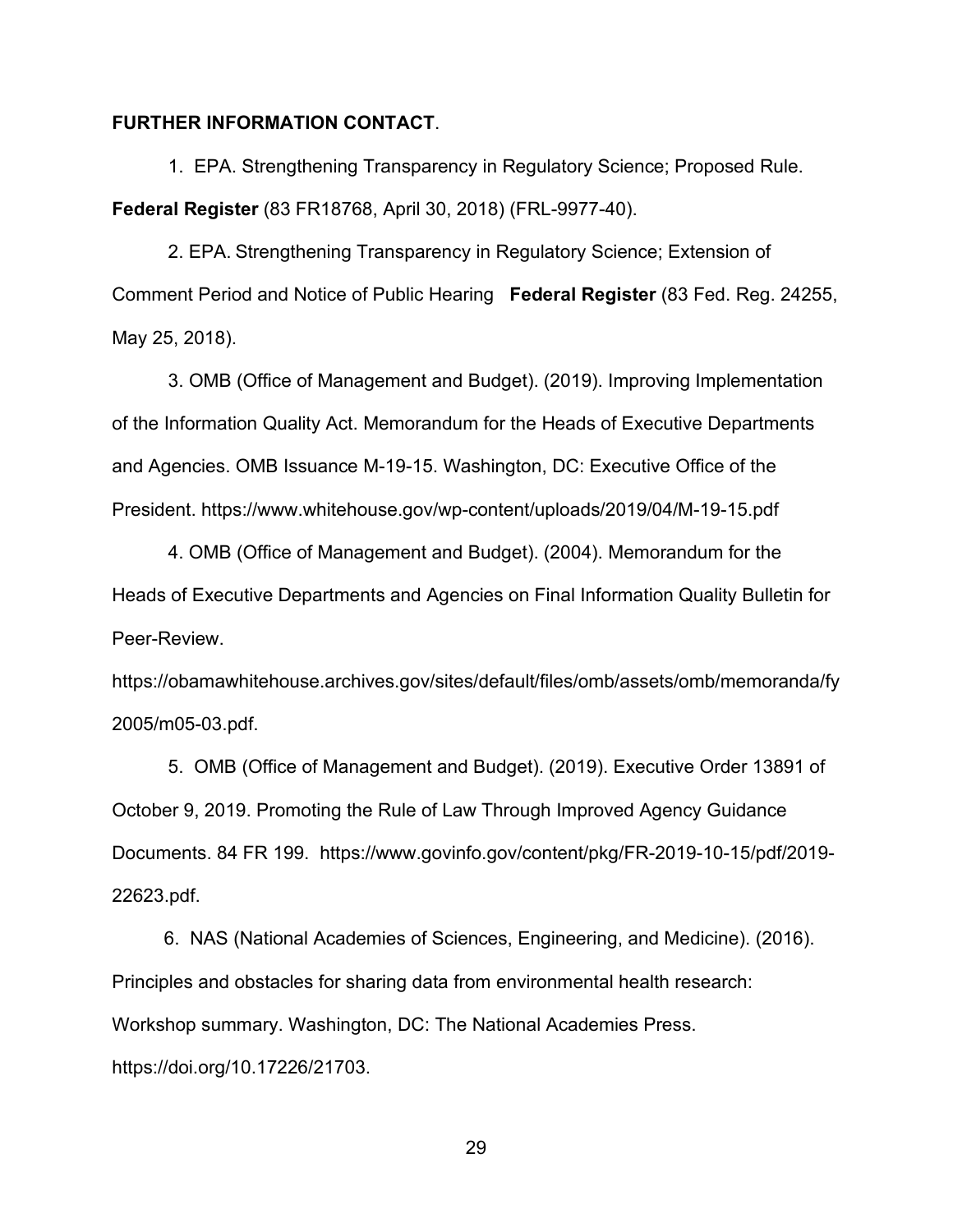7. Pellizzari, YE; Lohr, K, Blatecky, A.; Creel, D. (2017). Reproducibility: A Primer on Semantics and Implications for Research. Research Triangle Park, NC: RTI Press.

 8. Goodman, SN; Fanelli, D; Ioannidis, JPA. (2016). What does research reproducibility mean? Sci Translational Medicine 8: 341ps12.

https://doi.org/10.1126/scitranslmed.aaf5027

 9. OMB (Office of Management and Budget). (2002). Guidelines for Ensuring and Maximizing the Quality, Objectivity, Utility, and Integrity of Information Disseminated by Federal Agencies; Final guidelines. 67 FR 8452-8460.

<https://www.govinfo.gov/content/pkg/FR-2002-02-22/pdf/R2-59.pdf>

10. OMB (Office of Management and Budget). (2013). Uniform Administrative Requirements, Cost Principles, and Audit Requirements for Federal Awards; Final Rule. 78 FR 78589-78691. [https://www.govinfo.gov/content/pkg/FR-2013-12-26/pdf/2013-](https://www.govinfo.gov/content/pkg/FR-2013-12-26/pdf/2013-30465.pdf) [30465.pdf](https://www.govinfo.gov/content/pkg/FR-2013-12-26/pdf/2013-30465.pdf)

11. U.S. EPA (U.S. Environmental Protection Agency). (2016). Plan to Increase Access to Results of EPA-Funded Scientific Research. (EPA/601-R-16-005).

Washington, DC: U.S. Environmental Protection Agency.

https://www.epa.gov/sites/production/files/2016-

12/documents/epascientificresearchtransperancyplan.pdf

12. U.S. EPA (U.S. Environmental Protection Agency). (2009). Guidance on the Development, Evaluations, and Application of Environmental Models. (EPA/100/K-

09/003). Washington, DC: US. Environmental Protection Agency.

[https://www.epa.gov/sites/production/files/2015-04/documents/cred\\_guidance\\_0309.pdf](https://www.epa.gov/sites/production/files/2015-04/documents/cred_guidance_0309.pdf)

13. NRC (National Research Council). (2007). Models in Environmental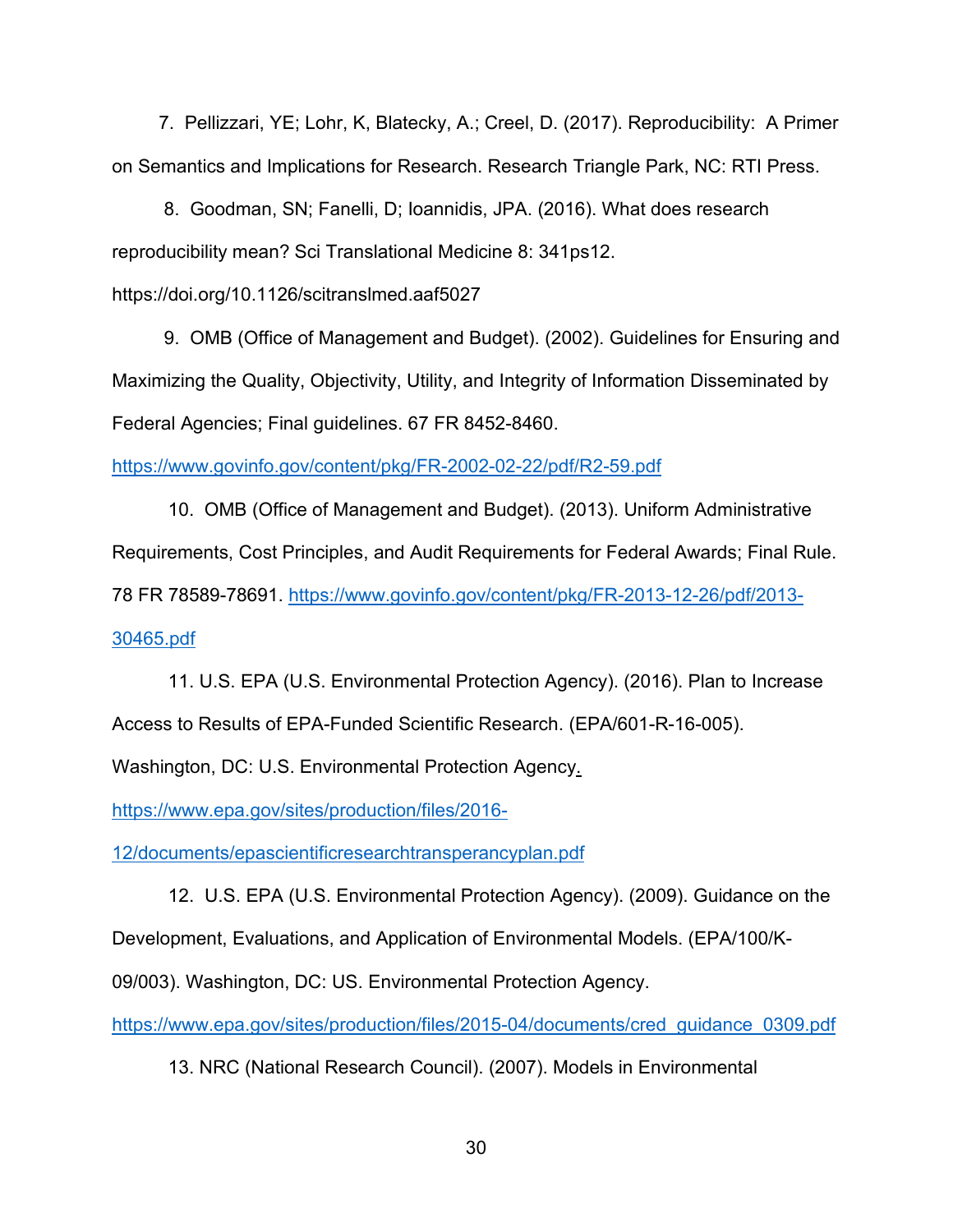Regulatory Decision Making. Washington, DC: The National Academies Press. https://doi.org/10.17226/11972

14. OMB (Office of Management and Budget). (2013). Memorandum for the Heads of Executive Departments and Agencies on Open Data Policy—Managing Information as an Asset (https://projectopen-data.cio.gov/policy-memo/).

15. CDC (Centers for Disease Control). Research Data Center.

## <https://www.cdc.gov/rdc/index.htm>

## **VII. Statutory and Executive Order Reviews**

Additional information about these statutes and Executive Orders can be found at https://www.epa.gov/laws-regulations/laws-and-executive-orders.

*A. Executive Order 12866: Regulatory Planning and Review and Executive Order* 

*13563: Improving Regulation and Regulatory Review*

This action is a significant regulatory action that was submitted to the Office of Management and Budget (OMB) for review. Any changes made in response to OMB recommendations have been documented in the docket.

*B. Executive Order 13771: Reducing Regulations and Controlling Regulatory Costs*

This action is not expected to be an Executive Order 13771 regulatory action

because it relates to ''agency organization, management or personnel.''

## *C. Paperwork Reduction Act (PRA)*

This action does not contain any information collection activities and therefore does not impose an information collection burden under the PRA.

*D. Regulatory Flexibility Act (RFA)*

I certify that this action will not have a significant economic impact on a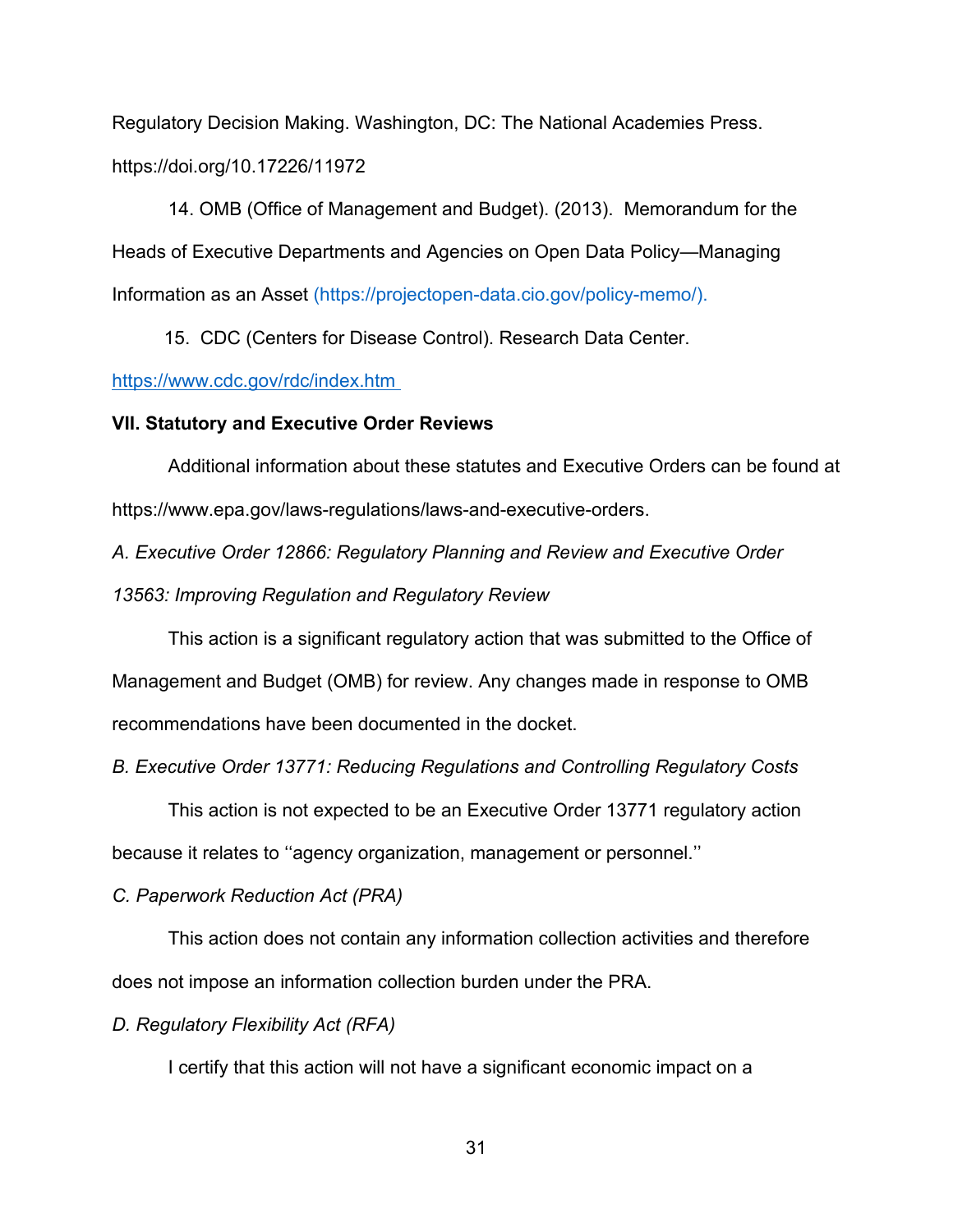substantial number of small entities under the RFA. This action will not impose any requirements on small entities. This action does not regulate any entity outside the federal government.

## *E. Unfunded Mandates Reform Act (UMRA)*

This action does not contain any unfunded mandate as described in UMRA, 2 U.S.C. 1531–1538, and does not significantly or uniquely affect small governments. The action imposes no enforceable duty on any state, local or tribal governments or the private sector.

## *F. Executive Order 13132: Federalism*

This action does not have federalism implications. It will not have substantial direct effects on the states, on the relationship between the national government and the states, or on the distribution of power and responsibilities among the various levels of government.

*G. Executive Order 13175: Consultation and Coordination With Indian Tribal Governments*

This action does not have tribal implications as specified in Executive Order 13175. Thus, Executive Order 13175 does not apply to this action.

*H. Executive Order 13045: Protection of Children From Environmental Health Risks and Safety Risks*

The EPA interprets Executive Order 13045 as applying only to those regulatory actions that concern environmental health or safety risks that the EPA has reason to believe may disproportionately affect children, per the definition of ''covered regulatory action'' in section 2–202 of the Executive Order. This action is not subject to Executive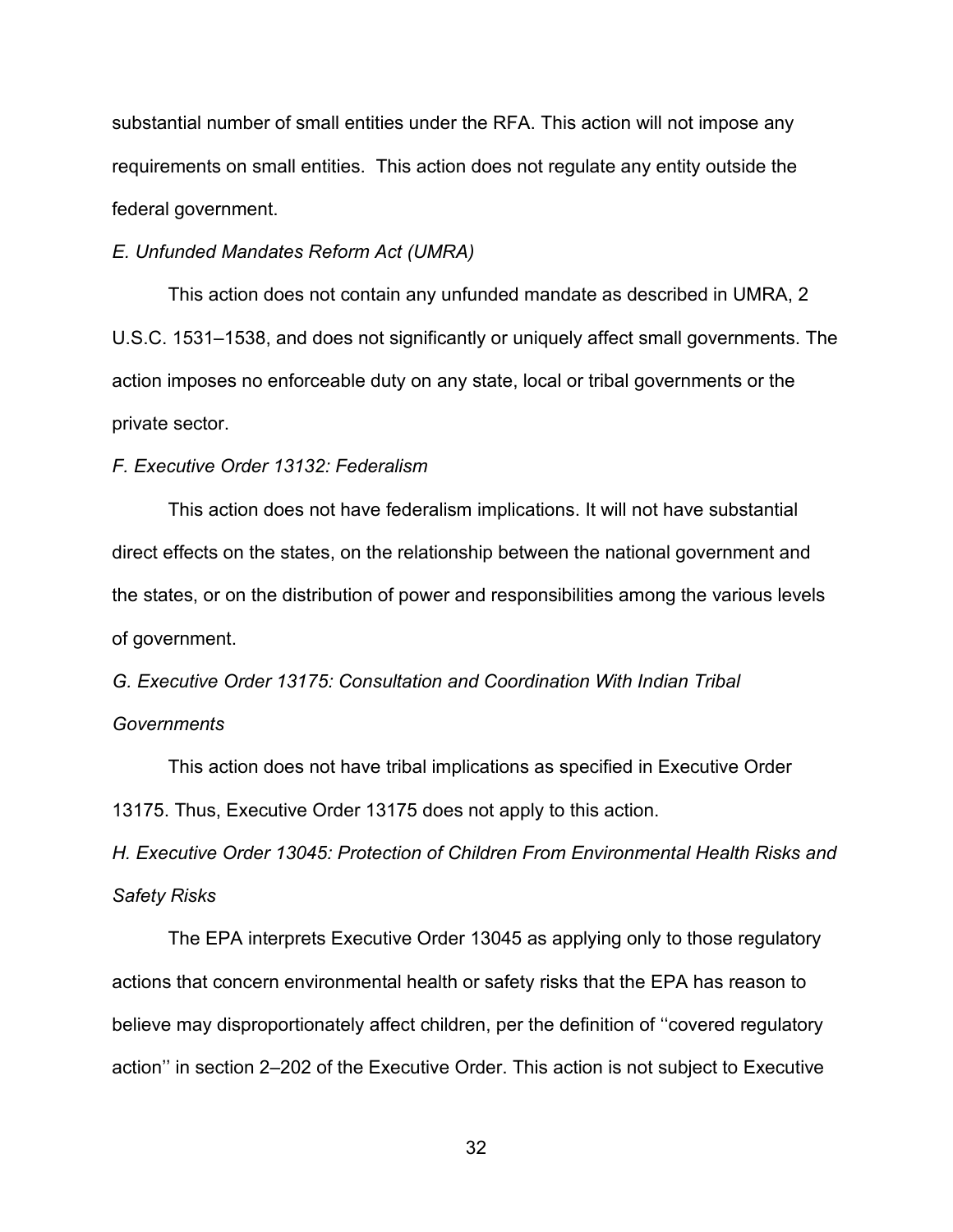Order 13045 because it does not concern an environmental health risk or safety risk.

*I. Executive Order 13211: Actions Concerning Regulations That Significantly Affect* 

*Energy Supply, Distribution or Use*

This action is not a ''significant energy action'' because it is not likely to have a significant adverse effect on the supply, distribution or use of energy.

*J. National Technology Transfer and Advancement Act (NTTAA)*

This rulemaking does not involve technical standards.

*K. Executive Order 12898: Federal Actions To Address Environmental Justice in Minority Populations and Low-Income Populations*

The EPA believes that this action is not subject to Executive Order 12898 (59 FR 7629, February 16, 1994) because it does not establish an environmental health or safety standard.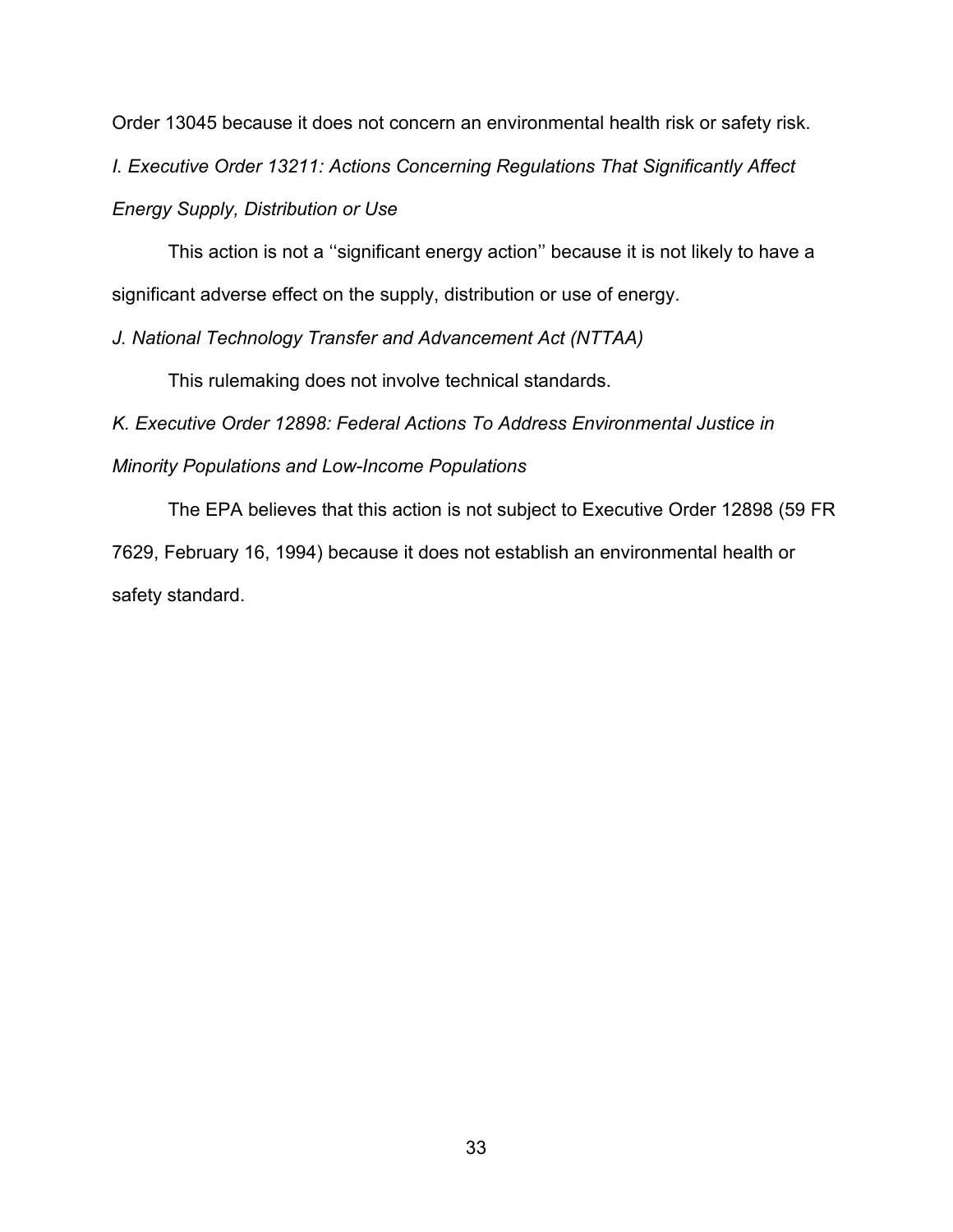## **List of Subjects in 40 CFR Part 30**

Environmental protection, Administrative practice and procedure, Reporting and

recordkeeping requirements

Strengthening Transparency in Regulatory Science

**Page XX of XX**

Dated: \_\_\_\_\_\_\_\_\_\_\_\_\_\_\_\_\_\_\_\_\_\_\_\_\_\_\_\_\_\_\_\_\_\_.

\_\_\_\_\_\_\_\_\_\_\_\_\_\_\_\_\_\_\_\_\_\_\_\_\_\_\_\_\_\_\_\_\_\_\_\_\_\_\_\_

Andrew R. Wheeler, Administrator.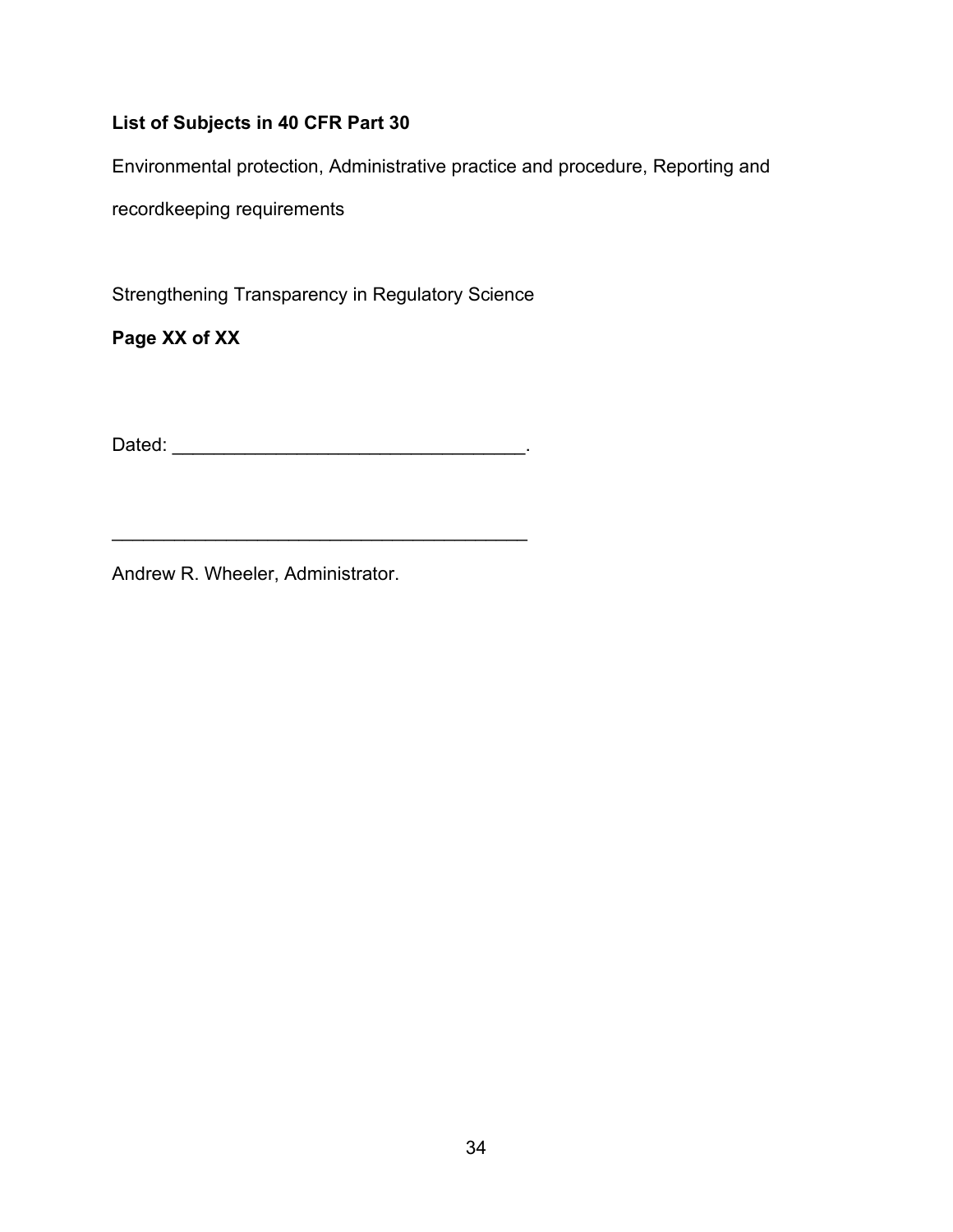Therefore, 40 CFR part 30, as proposed to be added at 83 FR 18768 (April 30, 2018), is proposed to be amended as follows:

## **PART 30—TRANSPARENCY IN REGULATORY DECISIONMAKING**

1. The authority citation for part 30 is revised to read as follows:

**Authority:** 5 U.S.C. 301; 5 U.S.C. App.; Pub. L. 98-80, 84 Stat. 2086

2. Revise § 30.2 to add the following:

## **§ 30.2. What definitions apply to this subpart?**

"*Capable of being substantially reproduced*" means that independent analysis of the original or supporting data using identical methods would generate similar analytic results, subject to an acceptable degree of imprecision or error.

*Data* means the set of recorded factual material commonly accepted in the scientific community as necessary to validate research findings in which obvious errors, such as keystroke or coding errors, have been removed and that is capable of being analyzed by either the original researcher or an independent party.

*Influential scientific information* means scientific information the agency reasonably can determine will have or does have a clear and substantial impact on important public policies or private sector decisions.

*Independent validation* means the reanalysis of study data by subject matter experts who have not contributed to the development of the study to demonstrate that the same analytic results reported in the study are capable of being substantially reproduced. *Model* means a simplification of reality that is constructed to gain insights into select attributes of a physical, biological, economic, or social system. A formal representation of the behavior of system processes, often in mathematical or statistical terms. The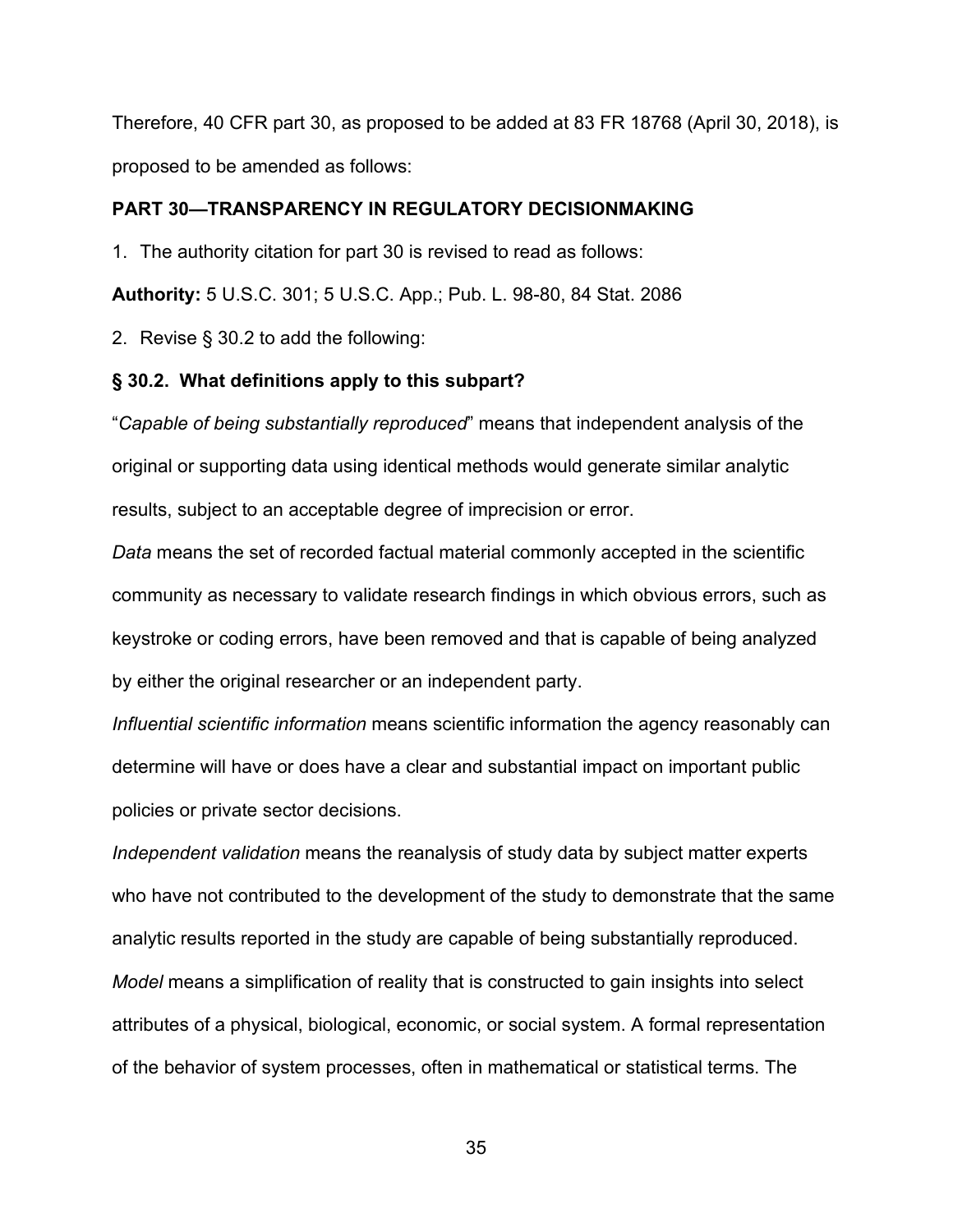basis can also be physical or conceptual.

*Pivotal science* means the specific scientific studies or analyses that underly influential scientific information.

*Publicly available* means lawfully available to the general public from federal, state, or local government records; the Internet; widely distributed media; or disclosures to the general public that are required to be made by federal, state, or local law.

*Reanalyze* means to analyze exactly the same data to see if the same result emerges from the analysis by using the same or different statistical software, models, and statistical methodologies that were originally used to analyze the data, as well as to assess potential analytical errors and variability in the underlying assumptions of the original analysis.

3. Revise § 30.3 to read as follows:

### **§ 30.3 How do the provisions of this subpart apply?**

The provisions of this subpart apply to data and models**,** underlying pivotal science supporting influential scientific information and/or underlying pivotal regulatory science used to justify significant regulatory decisions regardless of the source of funding or identity of the party conducting the science. The provisions of this section do not apply to physical objects (like laboratory samples), drafts, and preliminary analyses. In the event the procedures outlined in this rule conflict with statutes that EPA administers, or their implementing regulations, the statutes and regulations will control. Except where explicitly stated otherwise, the provisions of this subpart do not apply to any other type of agency action, including individual party adjudications, enforcement activities, or permit proceedings.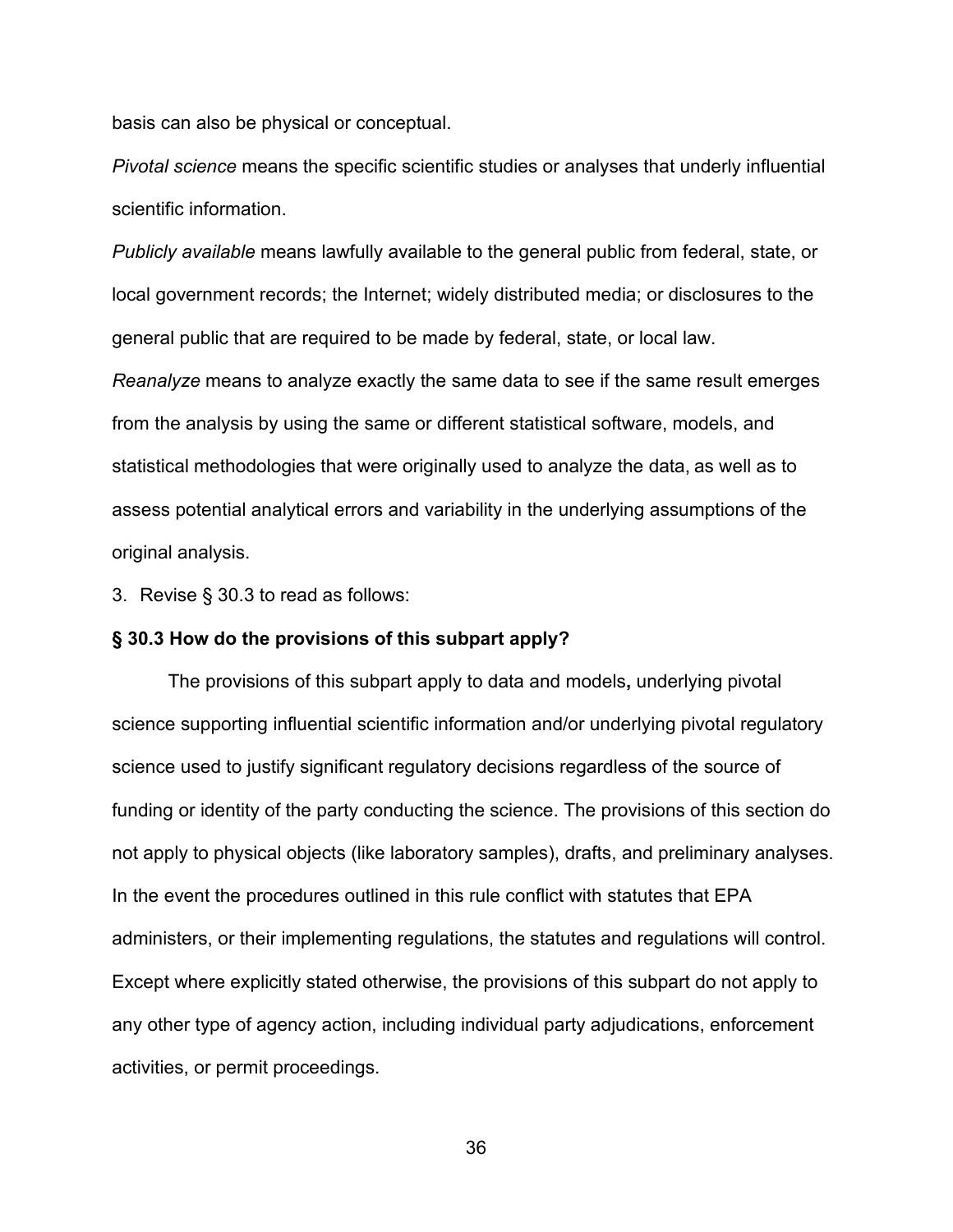## **§ 30.5 [Reserved]**

4. Revise § 30.5 to read as follows:

# **§ 30.5 What requirements apply to EPA's use of data and models underlying pivotal regulatory science and pivotal science?**

When promulgating significant regulatory decisions or finalizing influential scientific information, the Agency will only use pivotal regulatory science and/or pivotal science that includes studies with restricted data and models (i.e., those that include confidential business information (CBI), proprietary data, or Personally Identifiable Information (PII) that cannot be sufficiently de-identified to protect the data subjects) if there is tiered access to these data and models in a manner sufficient for independent validation, and studies that do not include restricted data and models if the data and models are publicly available in a manner sufficient for independent validation. Where the Agency is making data or models publicly available, it shall do so in a manner that is consistent with law, protects privacy, confidentiality, confidential business information, and is sensitive to national and homeland security. Information is considered ''available in a manner sufficient for independent validation'' when it includes the information necessary to understand, assess, and reanalyze findings. This may include, for example:

(a) Data (where necessary, data would be made available subject to access and use restrictions);

(b) Associated protocols necessary to understand, assess, and extend conclusions; (c) Computer codes and models involved in the creation and analysis of such information;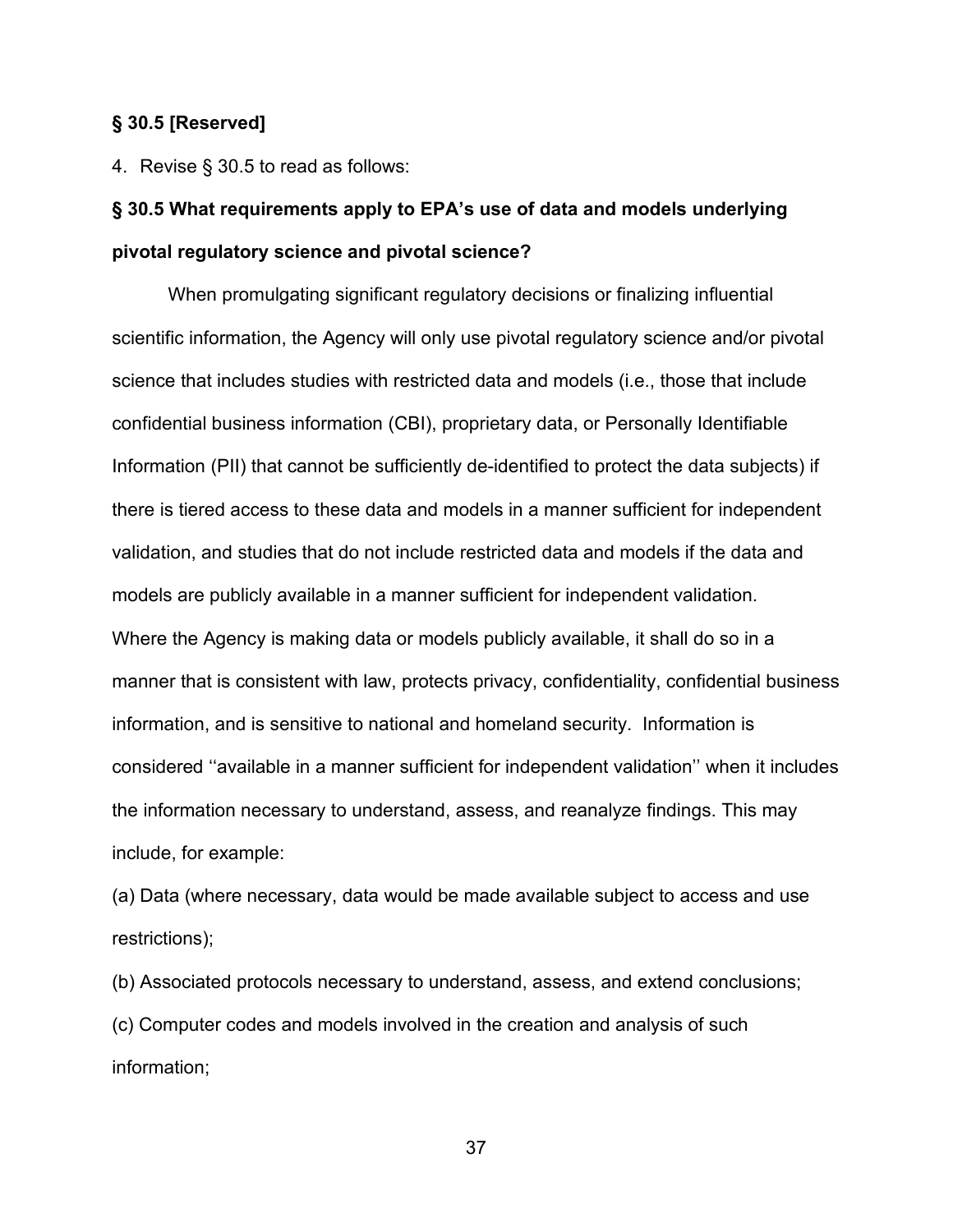(d) Recorded factual materials; and

(e) Detailed descriptions of how to access and use such information.

The provisions of this section apply to data and models underlying pivotal regulatory science or pivotal science regardless of who funded or conducted the underlying data, models, or other regulatory science or pivotal science. The agency shall make reasonable efforts to explore methodologies, technologies, and institutional arrangements for making such data and models available before it concludes that doing so in a manner consistent with law and protection of privacy, confidentiality, national and homeland security is not possible. Where data and models are controlled by third parties, EPA may work with those parties to endeavor to make the data and models available in a manner that complies with this section.

5. Revise § 30.5 to read as follows:

# **§ 30.5 What requirements apply to EPA's use of data and models underlying pivotal regulatory science and pivotal science? [ALTERNATE]**

When promulgating significant regulatory decisions or finalizing influential scientific information, the Agency will, other things equal, give greater consideration to studies where the underlying data and models are publicly available in a manner sufficient for independent validation. The Agency will also give greater consideration to studies based on data and models that include confidential business information, proprietary information or personally identifiable information if these data and models were available through restricted access, such as through a secure data enclave, in a manner sufficient for independent validation. Where there is no access to data and models, or access is limited, the Agency may still consider these studies, depending on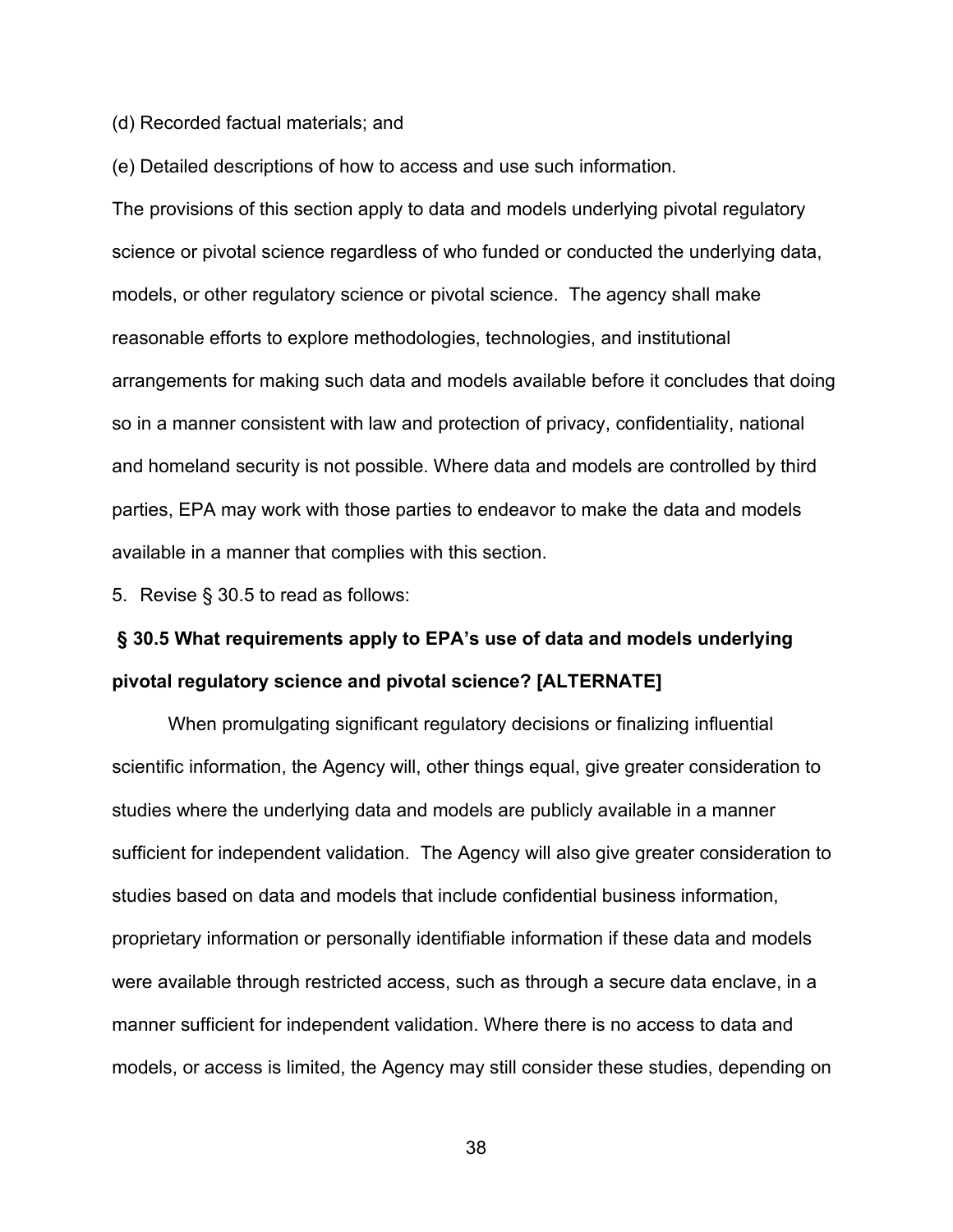the other attributes of the studies. Furthermore, the Agency will identify those studies that are given greater consideration and provide a short description of why greater consideration was given. Where the Agency is making data or models publicly available, it shall do so in a manner that is consistent with law, protects privacy, confidentiality, confidential business information, and is sensitive to national and homeland security. Information is considered ''available in a manner sufficient for independent validation'' when it includes the information necessary to understand, assess, and reanalyze findings. This may include, for example:

(a) Data (where necessary, data would be made available subject to access and use restrictions);

(b) Associated protocols necessary to understand, assess, and extend conclusions;

(c) Computer codes and models involved in the creation and analysis of such information;

(d) Recorded factual materials; and

(e) Detailed descriptions of how to access and use such information.

The provisions of this section apply to data and models underlying pivotal regulatory science or pivotal science regardless of who funded or conducted the underlying data, models, or other regulatory science or pivotal science. The agency shall make reasonable efforts to explore methodologies, technologies, and institutional arrangements for making such data and models available before it concludes that doing so in a manner consistent with law and protection of privacy, confidentiality, national and homeland security is not possible. Where data and models are controlled by third parties, EPA may work with those parties to endeavor to make the data and models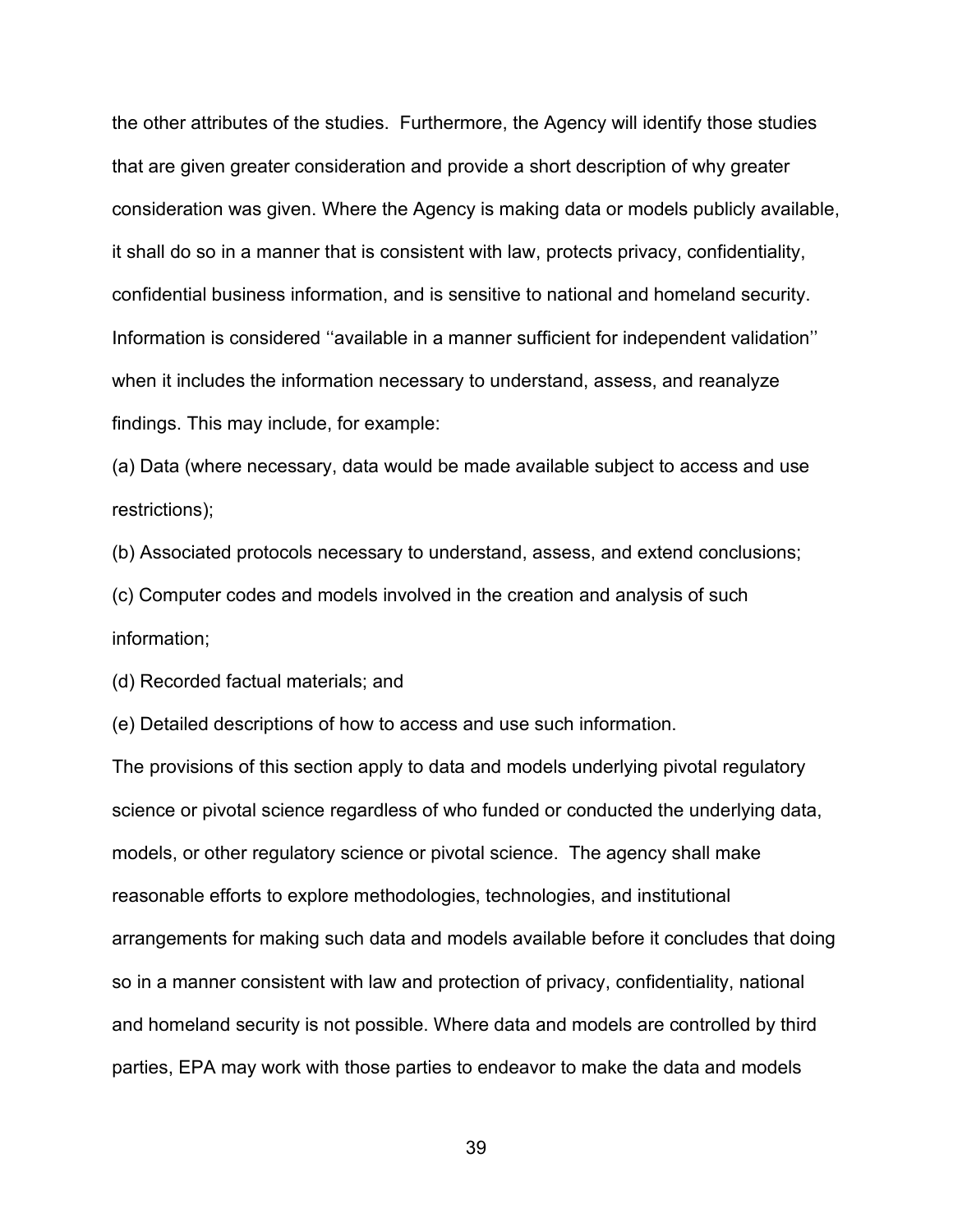available in a manner that complies with this section.

6. Revise § 30.6 to read as follows:

## **§ 30.6 What additional requirements pertain to the use of data and models underlying pivotal science or pivotal regulatory science?**

EPA shall describe and document any assumptions and methods used and shall describe variability and uncertainty. EPA shall evaluate the appropriateness of using default assumptions on a case-by-case basis. EPA shall clearly explain the scientific basis for critical assumptions used in the analysis that drove the analytical results and subsequent decisions and shall present analyses showing the sensitivity of the modeled results to alternative assumptions. When available, EPA shall give explicit consideration to high quality studies, including but not limited to those that explore: A broad class of parametric dose-response or concentration-response models; a robust set of potential confounding variables; nonparametric models that incorporate fewer assumptions; various threshold models across the dose or exposure range; and models that investigate factors that might account for spatial heterogeneity.

7. Revise § 30.7 to read as follows:

#### **§ 30.7 What role does independent peer review have in this section?**

EPA shall conduct independent peer review on all pivotal regulatory science used to justify significant regulatory decisions and on all pivotal science underlying influential scientific information, consistent with the requirements of the OMB Final Information Quality Bulletin for Peer Review (70 FR 2664) and the exemptions described therein. Because transparency in regulatory science includes addressing issues associated with assumptions used in models, EPA shall ask peer reviewers to